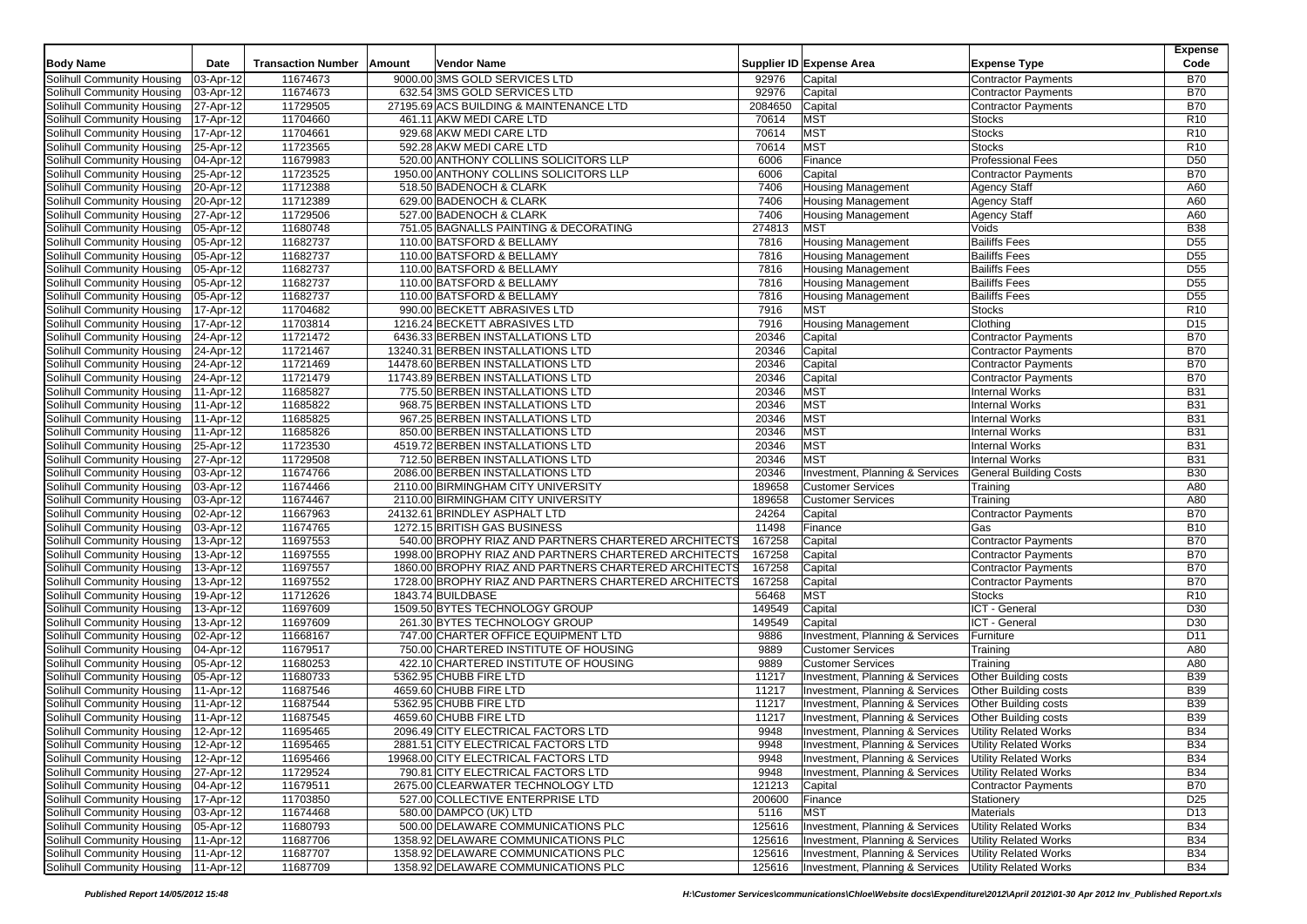|                                                          |                        |                           |        |                                                                              |                  |                                 |                                     | <b>Expense</b>           |
|----------------------------------------------------------|------------------------|---------------------------|--------|------------------------------------------------------------------------------|------------------|---------------------------------|-------------------------------------|--------------------------|
| <b>Body Name</b>                                         | Date                   | <b>Transaction Number</b> | Amount | Vendor Name                                                                  |                  | Supplier ID Expense Area        | <b>Expense Type</b>                 | Code                     |
| Solihull Community Housing                               | 11-Apr-12              | 11687705                  |        | 1358.92 DELAWARE COMMUNICATIONS PLC                                          | 125616           | Investment, Planning & Services | <b>Utility Related Works</b>        | <b>B34</b>               |
| Solihull Community Housing                               | 11-Apr-12              | 11687716                  |        | 1358.92 DELAWARE COMMUNICATIONS PLC                                          | 125616           | Investment, Planning & Services | <b>Utility Related Works</b>        | <b>B34</b>               |
| Solihull Community Housing                               | 11-Apr-12              | 11687717                  |        | 1358.92 DELAWARE COMMUNICATIONS PLC                                          | 125616           | Investment, Planning & Services | <b>Utility Related Works</b>        | <b>B34</b>               |
| Solihull Community Housing                               | 11-Apr-12              | 11687718                  |        | 1358.92 DELAWARE COMMUNICATIONS PLC                                          | 125616           | Investment, Planning & Services | <b>Utility Related Works</b>        | <b>B34</b>               |
| Solihull Community Housing                               | 11-Apr-12              | 11687719                  |        | 4268.60 DELAWARE COMMUNICATIONS PLC                                          | 125616           | Investment, Planning & Services | <b>Utility Related Works</b>        | <b>B34</b>               |
| Solihull Community Housing                               | 11-Apr-12              | 11687720                  |        | 1358.92 DELAWARE COMMUNICATIONS PLC                                          | 125616           | Investment, Planning & Services | <b>Utility Related Works</b>        | <b>B34</b>               |
| Solihull Community Housing                               | 11-Apr-12              | 11687721                  |        | 1358.92 DELAWARE COMMUNICATIONS PLC                                          | 125616           | Investment, Planning & Services | <b>Utility Related Works</b>        | <b>B34</b>               |
| Solihull Community Housing                               | 11-Apr-12              | 11687722                  |        | 1358.92 DELAWARE COMMUNICATIONS PLC                                          | 125616           | Investment, Planning & Services | <b>Utility Related Works</b>        | <b>B34</b>               |
| Solihull Community Housing                               | 11-Apr-12              | 11687723                  |        | 1717.51 DELAWARE COMMUNICATIONS PLC                                          | 125616           | Investment, Planning & Services | <b>Utility Related Works</b>        | <b>B34</b>               |
| Solihull Community Housing                               | 11-Apr-12              | 11687724                  |        | 1137.00 DELAWARE COMMUNICATIONS PLC                                          | 125616           | Investment, Planning & Services | <b>Utility Related Works</b>        | <b>B34</b>               |
| Solihull Community Housing                               | 11-Apr-12              | 11687725                  |        | 3247.00 DELAWARE COMMUNICATIONS PLC                                          | 125616           | Investment, Planning & Services | <b>Utility Related Works</b>        | <b>B34</b>               |
| Solihull Community Housing                               | 11-Apr-12              | 11687726                  |        | 525.83 DELAWARE COMMUNICATIONS PLC                                           | 125616           | Investment, Planning & Services | <b>Utility Related Works</b>        | <b>B34</b>               |
| Solihull Community Housing                               | 11-Apr-12              | 11687643                  |        | 1358.92 DELAWARE COMMUNICATIONS PLC                                          | 125616           | Investment, Planning & Services | <b>Utility Related Works</b>        | <b>B34</b>               |
| Solihull Community Housing                               | 13-Apr-12              | 11697585                  |        | 480.00 DENVIC LIMITED                                                        | 130800           | <b>MST</b>                      | Waste Disposal                      | E20                      |
| Solihull Community Housing                               | 23-Apr-12              | 11718794                  |        | 8641.40 DLA PIPER UK LLP                                                     | 147168           | <b>Customer Services</b>        | <b>Professional Fees</b>            | D <sub>50</sub>          |
| Solihull Community Housing                               | 04-Apr-12              | 11679984                  |        | 891.00 DMW ENVIRONMENTAL                                                     | 281856           | <b>MST</b>                      | <b>Internal Works</b>               | <b>B31</b>               |
| Solihull Community Housing                               | 12-Apr-12              | 11695468                  |        | 3587.00 DMW ENVIRONMENTAL                                                    | 281856           | <b>MST</b>                      | <b>Internal Works</b>               | <b>B31</b>               |
| Solihull Community Housing                               | 04-Apr-12              | 11679984                  |        | 999.00 DMW ENVIRONMENTAL                                                     | 281856           | <b>MST</b>                      | <b>Internal Works</b>               | <b>B31</b>               |
| Solihull Community Housing                               | 12-Apr-12              | 11695468                  |        | 112.00 DMW ENVIRONMENTAL                                                     | 281856           | <b>MST</b>                      | <b>Internal Works</b>               | <b>B31</b>               |
| Solihull Community Housing                               | 04-Apr-12              | 11679984                  |        | 225.00 DMW ENVIRONMENTAL                                                     | 281856           | Capital                         | <b>Contractor Payments</b>          | <b>B70</b>               |
| Solihull Community Housing                               | 18-Apr-12              | 11706581                  |        | 1250.00 DOORFIT PRODUCTS LTD                                                 | 5228             | <b>MST</b>                      | <b>Stocks</b>                       | R <sub>10</sub>          |
| Solihull Community Housing                               | 19-Apr-12              | 11712604                  |        | 482.30 DOORFIT PRODUCTS LTD                                                  | 5228             | <b>MST</b>                      | <b>Stocks</b>                       | R <sub>10</sub>          |
| Solihull Community Housing                               | 25-Apr-12              | 11723603                  |        | 1250.00 DOORFIT PRODUCTS LTD                                                 | 5228             | <b>MST</b>                      | <b>Stocks</b>                       | R <sub>10</sub>          |
| Solihull Community Housing                               | 05-Apr-12              | 11680753                  |        | 774.88 DRAINTECH SERVICES (MIDLANDS) LTD                                     | 338596           | Capital                         | <b>Contractor Payments</b>          | <b>B70</b>               |
| Solihull Community Housing                               | 19-Apr-12              | 11712467                  |        | 1756.74 DULUX DECORATOR CENTRES                                              | 69460            | <b>MST</b>                      | <b>Internal Works</b>               | <b>B31</b>               |
| Solihull Community Housing                               | 19-Apr-12              | 11712467                  |        | 3.92 DULUX DECORATOR CENTRES                                                 | 69460            | <b>MST</b>                      | <b>Internal Works</b>               | <b>B31</b>               |
| Solihull Community Housing                               | 25-Apr-12              | 11723488                  |        | 2273.98 ECLIPSE ACCESS SOLUTIONS LTD                                         | 141696           | Capital                         | <b>Contractor Payments</b>          | <b>B70</b>               |
| Solihull Community Housing                               | 23-Apr-12              | 11716502                  |        | 3568.29 ECLIPSE ACCESS SOLUTIONS LTD                                         | 141696           | Capital                         | <b>Contractor Payments</b>          | <b>B70</b>               |
| Solihull Community Housing                               | 23-Apr-12              | 11717470                  |        | 5709.66 ECLIPSE ACCESS SOLUTIONS LTD                                         | 141696           | Capital                         | <b>Contractor Payments</b>          | <b>B70</b>               |
| Solihull Community Housing                               | 24-Apr-12              | 11719380                  |        | 2438.87 ECLIPSE ACCESS SOLUTIONS LTD                                         | 141696<br>141696 | Capital                         | <b>Contractor Payments</b>          | <b>B70</b><br><b>B70</b> |
| Solihull Community Housing                               | 27-Apr-12              | 11729487                  |        | 1887.62 ECLIPSE ACCESS SOLUTIONS LTD<br>2240.96 ECLIPSE ACCESS SOLUTIONS LTD |                  | Capital                         | <b>Contractor Payments</b>          | <b>B70</b>               |
| Solihull Community Housing<br>Solihull Community Housing | 27-Apr-12<br>04-Apr-12 | 11729488<br>11679986      |        | 488.40 EDEN BROWN RECRUITMENT LTD                                            | 141696<br>5333   | Capital<br><b>MST</b>           | <b>Contractor Payments</b>          | A60                      |
| Solihull Community Housing                               | 04-Apr-12              | 11679985                  |        | 488.40 EDEN BROWN RECRUITMENT LTD                                            | 5333             | <b>MST</b>                      | Agency Staff<br><b>Agency Staff</b> | A60                      |
| Solihull Community Housing                               | 04-Apr-12              | 11679988                  |        | 488.40 EDEN BROWN RECRUITMENT LTD                                            | 5333             | <b>MST</b>                      | <b>Agency Staff</b>                 | A60                      |
| Solihull Community Housing                               | 04-Apr-12              | 11679989                  |        | 488.40 EDEN BROWN RECRUITMENT LTD                                            | 5333             | <b>MST</b>                      | Agency Staff                        | A60                      |
| Solihull Community Housing                               | 12-Apr-12              | 11695469                  |        | 488.40 EDEN BROWN RECRUITMENT LTD                                            | 5333             | <b>MST</b>                      | Agency Staff                        | A60                      |
| Solihull Community Housing                               | 11-Apr-12              | 11685978                  |        | 1972.79 EDF ENERGY 1 LTD                                                     | 135472           | <b>Housing Management</b>       | Electricity                         | <b>B11</b>               |
| Solihull Community Housing                               | 03-Apr-12              | 11674469                  |        | 3640.52 ELDERCARE                                                            | 78964            | <b>Housing Management</b>       | Other Supplies And Services Costs   | D90                      |
| Solihull Community Housing                               | 12-Apr-12              | 11695470                  |        | 3640.52 ELDERCARE                                                            | 78964            | <b>Housing Management</b>       | Other Supplies And Services Costs   | D90                      |
| Solihull Community Housing                               | 03-Apr-12              | 11674470                  |        | 3405.65 ELDERCARE                                                            | 78964            | <b>Housing Management</b>       | <b>Other Employee Costs</b>         | A90                      |
| Solihull Community Housing                               | 18-Apr-12              | 11706583                  |        | 3159.99 EXPANSYS UK LTD                                                      | 662607           | <b>MST</b>                      | <b>Stocks</b>                       | R <sub>10</sub>          |
| Solihull Community Housing                               | 02-Apr-12              | 11668185                  |        | 483.33 FURNDEX DISCOUNT FURNITURE                                            | 109970           | <b>Housing Management</b>       | Fixtures & Fittings                 | <b>B91</b>               |
| Solihull Community Housing                               | 13-Apr-12              | 11697464                  |        | 2145.00 HANDICARE ACCESSIBILITY LTD                                          | 277953           | Capital                         | <b>Contractor Payments</b>          | <b>B70</b>               |
| Solihull Community Housing                               | 13-Apr-12              | 11697463                  |        | 3567.00 HANDICARE ACCESSIBILITY LTD                                          | 277953           | Capital                         | <b>Contractor Payments</b>          | <b>B70</b>               |
| Solihull Community Housing                               | 13-Apr-12              | 11697465                  |        | 3152.00 HANDICARE ACCESSIBILITY LTD                                          | 277953           | Capital                         | <b>Contractor Payments</b>          | <b>B70</b>               |
| Solihull Community Housing                               | 13-Apr-12              | 11697506                  |        | 3267.00 HANDICARE ACCESSIBILITY LTD                                          | 277953           | Capital                         | <b>Contractor Payments</b>          | <b>B70</b>               |
| Solihull Community Housing                               | 13-Apr-12              | 11697507                  |        | 3316.00 HANDICARE ACCESSIBILITY LTD                                          | 277953           | Capital                         | <b>Contractor Payments</b>          | <b>B70</b>               |
| Solihull Community Housing                               | 13-Apr-12              | 11697508                  |        | 1926.17 HANDICARE ACCESSIBILITY LTD                                          | 277953           | Capital                         | <b>Contractor Payments</b>          | <b>B70</b>               |
| Solihull Community Housing 25-Apr-12                     |                        | 11723485                  |        | 1925.00 HANDICARE ACCESSIBILITY LTD                                          | 277953           | Capital                         | <b>Contractor Payments</b>          | <b>B70</b>               |
| Solihull Community Housing                               | 05-Apr-12              | 11680749                  |        | 2155.00 HANDICARE ACCESSIBILITY LTD                                          | 277953           | Capital                         | <b>Contractor Payments</b>          | <b>B70</b>               |
| Solihull Community Housing                               | 05-Apr-12              | 11680750                  |        | 2862.00 HANDICARE ACCESSIBILITY LTD                                          | 277953           | Capital                         | <b>Contractor Payments</b>          | <b>B70</b>               |
| Solihull Community Housing                               | 05-Apr-12              | 11680751                  |        | 3522.00 HANDICARE ACCESSIBILITY LTD                                          | 277953           | Capital                         | Contractor Payments                 | <b>B70</b>               |
| Solihull Community Housing 11-Apr-12                     |                        | 11687553                  |        | 1814.80 HANDICARE ACCESSIBILITY LTD                                          | 277953           | Capital                         | Contractor Payments                 | <b>B70</b>               |
| Solihull Community Housing 11-Apr-12                     |                        | 11687554                  |        | 1755.00 HANDICARE ACCESSIBILITY LTD                                          | 277953           | Capital                         | <b>Contractor Payments</b>          | <b>B70</b>               |
| Solihull Community Housing   11-Apr-12                   |                        | 11687555                  |        | 3757.00 HANDICARE ACCESSIBILITY LTD                                          | 277953           | Capital                         | <b>Contractor Payments</b>          | <b>B70</b>               |
| Solihull Community Housing   11-Apr-12                   |                        | 11687556                  |        | 11870.00 HANDICARE ACCESSIBILITY LTD                                         | 277953           | Capital                         | Contractor Payments                 | <b>B70</b>               |
| Solihull Community Housing   11-Apr-12                   |                        | 11687557                  |        | 9710.00 HANDICARE ACCESSIBILITY LTD                                          | 277953           | Capital                         | <b>Contractor Payments</b>          | <b>B70</b>               |
| Solihull Community Housing   11-Apr-12                   |                        | 11687558                  |        | 1878.70 HANDICARE ACCESSIBILITY LTD                                          | 277953 Capital   |                                 | <b>Contractor Payments</b>          | <b>B70</b>               |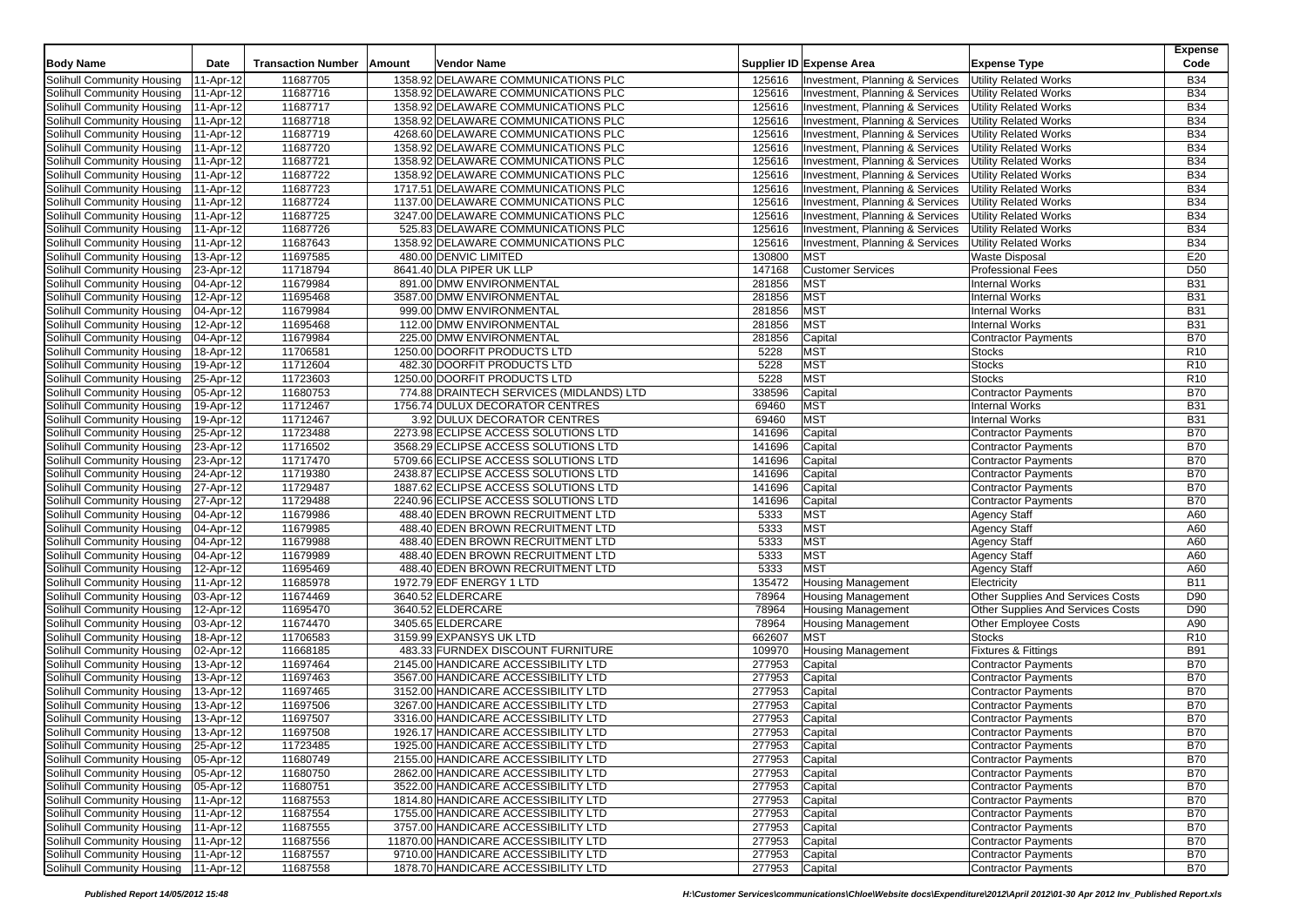|                                        |           |                           |        |                                                  |                 |                                                                    |                                   | <b>Expense</b>  |
|----------------------------------------|-----------|---------------------------|--------|--------------------------------------------------|-----------------|--------------------------------------------------------------------|-----------------------------------|-----------------|
| <b>Body Name</b>                       | Date      | <b>Transaction Number</b> | Amount | Vendor Name                                      |                 | Supplier ID Expense Area                                           | <b>Expense Type</b>               | Code            |
| Solihull Community Housing             | 11-Apr-12 | 11687559                  |        | 1959.16 HANDICARE ACCESSIBILITY LTD              | 277953          | Capital                                                            | <b>Contractor Payments</b>        | <b>B70</b>      |
| Solihull Community Housing             | 26-Apr-12 | 11725748                  |        | 1991.17 HANDICARE ACCESSIBILITY LTD              | 277953          | Capital                                                            | <b>Contractor Payments</b>        | <b>B70</b>      |
| Solihull Community Housing             | 11-Apr-12 | 11685980                  |        | 1705.00 HERON PRESS                              | 42709           | <b>Customer Services</b>                                           | <b>Other Transport Costs</b>      | C91             |
| Solihull Community Housing             | 16-Apr-12 | 11699524                  |        | 642.00 HERON PRESS                               | 42709           | <b>Customer Services</b>                                           | Printing                          | D80             |
| Solihull Community Housing             | 20-Apr-12 | 11712392                  |        | 4750.00 HQN LTD                                  | 120599          | <b>Customer Services</b>                                           | Training                          | A80             |
| Solihull Community Housing             | 03-Apr-12 | 11674476                  |        | 3556.16 ILLUMINATION                             | 232938          | Investment, Planning & Services                                    | <b>Utility Related Works</b>      | <b>B34</b>      |
| Solihull Community Housing             | 16-Apr-12 | 11699531                  |        | 450.00 INSTITUTE OF CUSTOMER SERVICE             | 209859          | <b>Customer Services</b>                                           | <b>Professional Subscriptions</b> | A94             |
| Solihull Community Housing             | 18-Apr-12 | 11706585                  |        | 1397.75 JEWSON LTD                               | 6111            | <b>MST</b>                                                         | <b>Stocks</b>                     | R <sub>10</sub> |
| Solihull Community Housing             | 18-Apr-12 | 11706588                  |        | 1023.05 JEWSON LTD                               | 6111            | <b>MST</b>                                                         | <b>Stocks</b>                     | R <sub>10</sub> |
| Solihull Community Housing             | 19-Apr-12 | 11712636                  |        | 818.80 JEWSON LTD                                | 6111            | <b>MST</b>                                                         | <b>Stocks</b>                     | R <sub>10</sub> |
|                                        |           |                           |        |                                                  |                 |                                                                    |                                   |                 |
| Solihull Community Housing             | 05-Apr-12 | 11680296<br>11697532      |        | 14474.67 JMG ROOFING LTD                         | 2076651         | Capital<br><b>MST</b>                                              | <b>Contractor Payments</b>        | <b>B70</b>      |
| Solihull Community Housing             | 13-Apr-12 |                           |        | 426.14 K D ELECTRICAL MAINTENANCE SERVICES LTD   | 1796617         |                                                                    | <b>Internal Works</b>             | <b>B31</b>      |
| Solihull Community Housing             | 13-Apr-12 | 11697533                  |        | 679.33 K D ELECTRICAL MAINTENANCE SERVICES LTD   | 1796617         | <b>MST</b>                                                         | <b>Internal Works</b>             | <b>B31</b>      |
| Solihull Community Housing             | 13-Apr-12 | 11697528                  |        | 571.59 K D ELECTRICAL MAINTENANCE SERVICES LTD   | 1796617         | <b>MST</b>                                                         | <b>Internal Works</b>             | <b>B31</b>      |
| Solihull Community Housing             | 13-Apr-12 | 11697525                  |        | 673.39 K D ELECTRICAL MAINTENANCE SERVICES LTD   | 1796617         | <b>MST</b>                                                         | <b>Internal Works</b>             | <b>B31</b>      |
| Solihull Community Housing             | 23-Apr-12 | 11718466                  |        | 516.73 K D ELECTRICAL MAINTENANCE SERVICES LTD   | 1796617         | <b>MST</b>                                                         | <b>Internal Works</b>             | <b>B31</b>      |
| Solihull Community Housing             | 04-Apr-12 | 11679513                  |        | 1939.28 K D ELECTRICAL MAINTENANCE SERVICES LTD  | 1796617         | Investment, Planning & Services                                    | <b>Utility Related Works</b>      | <b>B34</b>      |
| Solihull Community Housing             | 05-Apr-12 | 11680772                  |        | 940.85 K D ELECTRICAL MAINTENANCE SERVICES LTD   | 1796617         | Investment, Planning & Services                                    | <b>Utility Related Works</b>      | <b>B34</b>      |
| Solihull Community Housing             | 11-Apr-12 | 11687611                  |        | 840.25 K D ELECTRICAL MAINTENANCE SERVICES LTD   | 1796617         | Investment, Planning & Services                                    | <b>Utility Related Works</b>      | <b>B34</b>      |
| Solihull Community Housing             | 11-Apr-12 | 11687610                  |        | 550.56 K D ELECTRICAL MAINTENANCE SERVICES LTD   | 1796617         | Investment, Planning & Services                                    | <b>Utility Related Works</b>      | <b>B34</b>      |
| Solihull Community Housing             | 16-Apr-12 | 11699546                  |        | 3845.00 K D ELECTRICAL MAINTENANCE SERVICES LTD  | 1796617         | Investment, Planning & Services                                    | Utility Related Works             | <b>B34</b>      |
| Solihull Community Housing             | 16-Apr-12 | 11699548                  |        | 1436.63 K D ELECTRICAL MAINTENANCE SERVICES LTD  | 1796617         | Investment, Planning & Services                                    | <b>Utility Related Works</b>      | <b>B34</b>      |
| Solihull Community Housing             | 18-Apr-12 | 11705559                  |        | 488.41 K D ELECTRICAL MAINTENANCE SERVICES LTD   | 1796617         | Investment, Planning & Services                                    | <b>Utility Related Works</b>      | <b>B34</b>      |
| Solihull Community Housing             | 18-Apr-12 | 11705572                  |        | 1654.94 K D ELECTRICAL MAINTENANCE SERVICES LTD  | 1796617         | Investment, Planning & Services                                    | <b>Utility Related Works</b>      | <b>B34</b>      |
| Solihull Community Housing             | 18-Apr-12 | 11705561                  |        | 579.47 K D ELECTRICAL MAINTENANCE SERVICES LTD   | 1796617         | Capital                                                            | <b>Contractor Payments</b>        | <b>B70</b>      |
| Solihull Community Housing             | 02-Apr-12 | 11668170                  |        | 63.00 K D ELECTRICAL MAINTENANCE SERVICES LTD    | 1796617         | <b>MST</b>                                                         | Voids                             | <b>B38</b>      |
| Solihull Community Housing             | 18-Apr-12 | 11706549                  |        | 931.76 K D ELECTRICAL MAINTENANCE SERVICES LTD   | 1796617         | <b>MST</b>                                                         | Voids                             | <b>B38</b>      |
| Solihull Community Housing             | 02-Apr-12 | 11668170                  |        | 964.75 K D ELECTRICAL MAINTENANCE SERVICES LTD   | 1796617         | <b>MST</b>                                                         | Voids                             | <b>B38</b>      |
| Solihull Community Housing             | 11-Apr-12 | 11686008                  |        | 5268.59 K D ELECTRICAL MAINTENANCE SERVICES LTD  | 1796617         | <b>MST</b>                                                         | Voids                             | <b>B38</b>      |
| Solihull Community Housing             | 11-Apr-12 | 11686012                  |        | 2491.81 K D ELECTRICAL MAINTENANCE SERVICES LTD  | 1796617         | <b>MST</b>                                                         | Voids                             | <b>B38</b>      |
| Solihull Community Housing             | 18-Apr-12 | 11705573                  |        | 460.32 K D ELECTRICAL MAINTENANCE SERVICES LTD   | 1796617         | <b>MST</b>                                                         | Other Building costs              | <b>B39</b>      |
| Solihull Community Housing             | 02-Apr-12 | 11668169                  |        | 2064.79 K D ELECTRICAL MAINTENANCE SERVICES LTD  | 1796617         | Capital                                                            | <b>Contractor Payments</b>        | <b>B70</b>      |
| Solihull Community Housing             | 04-Apr-12 | 11680094                  |        | 1834.74 K D ELECTRICAL MAINTENANCE SERVICES LTD  | 1796617         | Capital                                                            | <b>Contractor Payments</b>        | <b>B70</b>      |
| Solihull Community Housing             | 02-Apr-12 | 11668171                  |        | 3891.60 LEAPING FISH                             | 286195          | <b>Customer Services</b>                                           | <b>Professional Fees</b>          | D <sub>50</sub> |
| Solihull Community Housing             | 04-Apr-12 | 11679994                  |        | 4113.50 LIFT & ENGINEERING SERVICES              | 1656614         | Investment, Planning & Services                                    | <b>Utility Related Works</b>      | <b>B34</b>      |
| Solihull Community Housing             | 11-Apr-12 | 11687602                  |        | 430.00 LIFT & ENGINEERING SERVICES               | 1656614         | Investment, Planning & Services                                    | <b>Utility Related Works</b>      | <b>B34</b>      |
| Solihull Community Housing             | 11-Apr-12 | 11687607                  |        | 1540.25 LIFT & ENGINEERING SERVICES              | 1656614         | Investment, Planning & Services                                    | <b>Utility Related Works</b>      | <b>B34</b>      |
|                                        | 11-Apr-12 | 11687589                  |        | 600.00 LIFT & ENGINEERING SERVICES               | 1656614         | Investment, Planning & Services                                    | <b>Utility Related Works</b>      | <b>B34</b>      |
| Solihull Community Housing             | 11-Apr-12 | 11687590                  |        | 600.00 LIFT & ENGINEERING SERVICES               | 1656614         | Investment, Planning & Services                                    | <b>Utility Related Works</b>      | <b>B34</b>      |
| Solihull Community Housing             |           | 11687593                  |        |                                                  |                 |                                                                    |                                   | <b>B34</b>      |
| Solihull Community Housing             | 11-Apr-12 |                           |        | 905.00 LIFT & ENGINEERING SERVICES               | 1656614         | Investment, Planning & Services                                    | <b>Utility Related Works</b>      |                 |
| Solihull Community Housing             | 11-Apr-12 | 11687595                  |        | 682.00 LIFT & ENGINEERING SERVICES               | 1656614         | Investment, Planning & Services<br>Investment, Planning & Services | <b>Utility Related Works</b>      | <b>B34</b>      |
| Solihull Community Housing             | 23-Apr-12 | 11716480                  |        | 862.00 LIFT & ENGINEERING SERVICES               | 1656614         |                                                                    | <b>Utility Related Works</b>      | <b>B34</b>      |
| Solihull Community Housing             | 23-Apr-12 | 11716491                  |        | 462.00 LIFT & ENGINEERING SERVICES               | 1656614         | Investment, Planning & Services                                    | <b>Utility Related Works</b>      | <b>B34</b>      |
| Solihull Community Housing             | 04-Apr-12 | 11679514                  |        | 895.84 LLOYDS TSB AUTOLEASE LTD                  | 101345          | <b>MST</b>                                                         | Vehicle Hire                      | C <sub>30</sub> |
| Solihull Community Housing             | 04-Apr-12 | 11679516                  |        | 895.84 LLOYDS TSB AUTOLEASE LTD                  | 101345          | <b>MST</b>                                                         | Vehicle Hire                      | C30             |
| Solihull Community Housing             | 17-Apr-12 | 11703854                  |        | 18132.08 LLOYDS TSB AUTOLEASE LTD                | 101345          | <b>MST</b>                                                         | Vehicle Hire                      | C <sub>30</sub> |
| Solihull Community Housing             | 04-Apr-12 | 11679514                  |        | 354.64 LLOYDS TSB AUTOLEASE LTD                  | 101345          | <b>Housing Management</b>                                          | Vehicle Hire                      | C <sub>30</sub> |
| Solihull Community Housing             | 04-Apr-12 | 11679516                  |        | 354.64 LLOYDS TSB AUTOLEASE LTD                  | 101345          | <b>Housing Management</b>                                          | Vehicle Hire                      | C30             |
| Solihull Community Housing   12-Apr-12 |           | 11695476                  |        | 1090.48 LYRECO UK LTD                            | 74691           | Finance                                                            | Stationery                        | D <sub>25</sub> |
| Solihull Community Housing   13-Apr-12 |           | 11697587                  |        | 16752.03 MAN COMMERCIAL PROTECTION LTD           | 946596          | <b>Housing Management</b>                                          | Security                          | B43             |
| Solihull Community Housing             | 19-Apr-12 | 11712615                  |        | 804.10 MANSE MASTERDOR LTD                       | 52547           | <b>MST</b>                                                         | Stocks                            | R <sub>10</sub> |
| Solihull Community Housing 24-Apr-12   |           | 11721481                  |        | 5000.00 MANSE MASTERDOR LTD                      | 52547           | Capital                                                            | <b>Contractor Payments</b>        | <b>B70</b>      |
| Solihull Community Housing   17-Apr-12 |           | 11703817                  |        | 1880.01 MAYFIELD ASSET & PROPERTY MANAGEMENT LTD | 196882          | <b>Customer Services</b>                                           | <b>General Building Costs</b>     | <b>B30</b>      |
| Solihull Community Housing   17-Apr-12 |           | 11703818                  |        | 1880.01 MAYFIELD ASSET & PROPERTY MANAGEMENT LTD | 196882          | <b>Customer Services</b>                                           | <b>General Building Costs</b>     | <b>B30</b>      |
| Solihull Community Housing   17-Apr-12 |           | 11703817                  |        | 5000.00 MAYFIELD ASSET & PROPERTY MANAGEMENT LTD | 196882          | <b>Customer Services</b>                                           | Rents                             | B22             |
| Solihull Community Housing   17-Apr-12 |           | 11703818                  |        | 5000.00 MAYFIELD ASSET & PROPERTY MANAGEMENT LTD | 196882          | <b>Customer Services</b>                                           | Rents                             | <b>B22</b>      |
| Solihull Community Housing   02-Apr-12 |           | 11667565                  |        | 750.00 REDACTED PERSONAL DATA                    | 240930          | <b>Balance Sheet</b>                                               | Provision For Homelessness        | U20             |
| Solihull Community Housing             | 23-Apr-12 | 11718463                  |        | 3000.00 REDACTED PERSONAL DATA                   | 2114686         | <b>Balance Sheet</b>                                               | Movement Incentive Scheme         | U32             |
| Solihull Community Housing   23-Apr-12 |           | 11718464                  |        | 1000.00 REDACTED PERSONAL DATA                   | 2132695 Capital |                                                                    | Extra Works for Regen Moves       | <b>B80</b>      |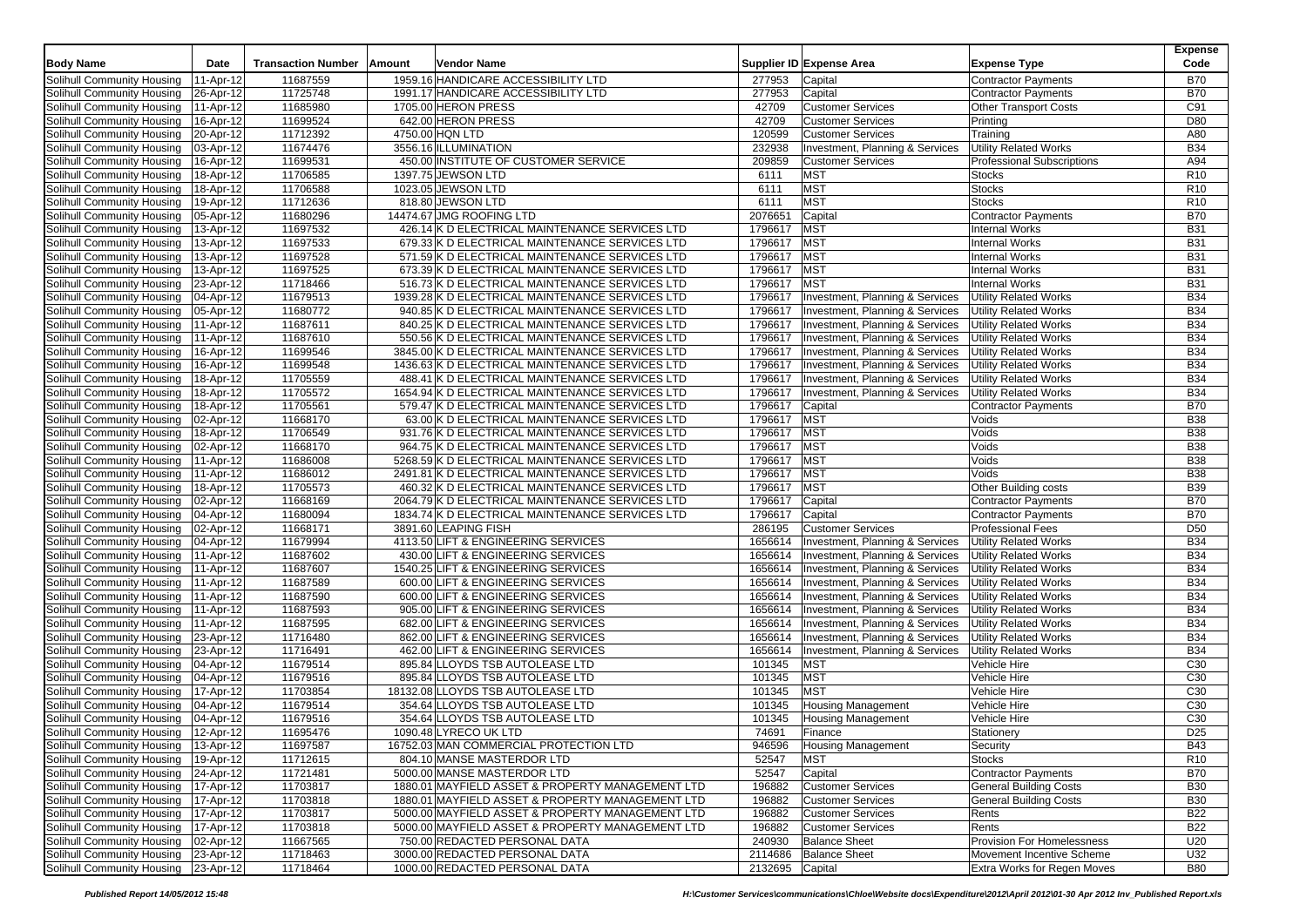|                                        | Date         | <b>Transaction Number</b> | Amount | <b>Vendor Name</b>                                   |         | Supplier ID Expense Area        |                                   | <b>Expense</b><br>Code |
|----------------------------------------|--------------|---------------------------|--------|------------------------------------------------------|---------|---------------------------------|-----------------------------------|------------------------|
| <b>Body Name</b>                       |              |                           |        |                                                      |         |                                 | <b>Expense Type</b>               |                        |
| Solihull Community Housing             | 18-Apr-12    | 11706632                  |        | 466.20 MOBILITY WORLD LTD                            | 278858  | <b>MST</b>                      | <b>Stocks</b>                     | R <sub>10</sub>        |
| Solihull Community Housing             | 05-Apr-12    | 11680782                  |        | 10056.02 MOSSVALE MAINTENANCE & SEALING SERVICES LTD | 48908   | Investment, Planning & Services | <b>Utility Related Works</b>      | <b>B34</b>             |
| Solihull Community Housing             | 11-Apr-12    | 11687613                  |        | 653.82 MOSSVALE MAINTENANCE & SEALING SERVICES LTD   | 48908   | Investment, Planning & Services | <b>Utility Related Works</b>      | <b>B34</b>             |
| Solihull Community Housing             | 18-Apr-12    | 11706567                  |        | 1454.37 MOSSVALE MAINTENANCE & SEALING SERVICES LTD  | 48908   | Investment, Planning & Services | <b>Utility Related Works</b>      | <b>B34</b>             |
| Solihull Community Housing             | 26-Apr-12    | 11725780                  |        | 818.02 MOSSVALE MAINTENANCE & SEALING SERVICES LTD   | 48908   | Investment, Planning & Services | <b>Utility Related Works</b>      | <b>B34</b>             |
| Solihull Community Housing             | 11-Apr-12    | 11687615                  |        | 671.97 MOSSVALE MAINTENANCE & SEALING SERVICES LTD   | 48908   | Investment, Planning & Services | <b>Utility Related Works</b>      | <b>B34</b>             |
| Solihull Community Housing             | 02-Apr-12    | 11668172                  |        | 13555.25 MOSSVALE MAINTENANCE & SEALING SERVICES LTD | 48908   | Capital                         | <b>Contractor Payments</b>        | <b>B70</b>             |
| Solihull Community Housing             | 05-Apr-12    | 11680295                  |        | 15000.00 REDACTED PERSONAL DATA                      | 2107685 | Capital                         | <b>Contractor Payments</b>        | <b>B70</b>             |
| Solihull Community Housing             | 04-Apr-12    | 11679507                  |        | 3000.00 REDACTED PERSONAL DATA                       | 2107684 | Capital                         | <b>Contractor Payments</b>        | <b>B70</b>             |
| Solihull Community Housing             | 02-Apr-12    | 11667579                  |        | 2722.27 REDACTED PERSONAL DATA                       | 2094723 | <b>Balance Sheet</b>            | Movement Incentive Scheme         | U32                    |
| Solihull Community Housing             | 20-Apr-12    | 11712383                  |        | 5237.00 REDACTED PERSONAL DATA                       | 271690  | Capital                         | <b>Contractor Payments</b>        | <b>B70</b>             |
| Solihull Community Housing             | $18$ -Apr-12 | 11705463                  |        | 7500.00 REDACTED PERSONAL DATA                       | 128474  | Capital                         | <b>Contractor Payments</b>        | <b>B70</b>             |
| Solihull Community Housing             | 27-Apr-12    | 11729544                  |        | 550.00 REDACTED PERSONAL DATA                        | 2155689 | <b>Balance Sheet</b>            | <b>Provision For Homelessness</b> | U20                    |
| Solihull Community Housing             | 05-Apr-12    | 11680294                  |        | 15000.00 REDACTED PERSONAL DATA                      | 143808  | Capital                         | <b>Contractor Payments</b>        | <b>B70</b>             |
| Solihull Community Housing             | 05-Apr-12    | 11680746                  |        | 468.66 MTD SCAFFOLDING LTD                           | 233945  | <b>MST</b>                      | <b>External Structures</b>        | <b>B33</b>             |
| Solihull Community Housing             | 24-Apr-12    | 11719383                  |        | 527.60 MTD SCAFFOLDING LTD                           | 233945  | <b>MST</b>                      | <b>External Structures</b>        | <b>B33</b>             |
| Solihull Community Housing             | 27-Apr-12    | 11729479                  |        | 1805.49 MTD SCAFFOLDING LTD                          | 233945  | MST                             | <b>External Structures</b>        | <b>B33</b>             |
|                                        |              |                           |        |                                                      |         | <b>MST</b>                      |                                   |                        |
| Solihull Community Housing             | 11-Apr-12    | 11687633                  |        | 426.75 NATIONWIDE WINDOWS (UK) LTD                   | 87360   |                                 | <b>Internal Works</b>             | <b>B31</b>             |
| Solihull Community Housing             | 11-Apr-12    | 11687626                  |        | 1116.24 NATIONWIDE WINDOWS (UK) LTD                  | 87360   | MST                             | <b>External Structures</b>        | <b>B33</b>             |
| Solihull Community Housing             | 11-Apr-12    | 11687629                  |        | 1169.43 NATIONWIDE WINDOWS (UK) LTD                  | 87360   | <b>MST</b>                      | <b>External Structures</b>        | <b>B33</b>             |
| Solihull Community Housing             | 18-Apr-12    | 11706578                  |        | 887.50 NATIONWIDE WINDOWS (UK) LTD                   | 87360   | <b>MST</b>                      | <b>External Structures</b>        | <b>B33</b>             |
| Solihull Community Housing             | 11-Apr-12    | 11687621                  |        | 2682.71 NATIONWIDE WINDOWS (UK) LTD                  | 87360   | MST                             | Voids                             | <b>B38</b>             |
| Solihull Community Housing             | 11-Apr-12    | 11687622                  |        | 1937.92 NATIONWIDE WINDOWS (UK) LTD                  | 87360   | <b>MST</b>                      | Voids                             | <b>B38</b>             |
| Solihull Community Housing             | 11-Apr-12    | 11687635                  |        | 2804.09 NATIONWIDE WINDOWS (UK) LTD                  | 87360   | MST                             | Voids                             | <b>B38</b>             |
| Solihull Community Housing             | 11-Apr-12    | 11687637                  |        | 418.16 NATIONWIDE WINDOWS (UK) LTD                   | 87360   | <b>MST</b>                      | Voids                             | <b>B38</b>             |
| Solihull Community Housing             | 11-Apr-12    | 11687623                  |        | 449.36 NATIONWIDE WINDOWS (UK) LTD                   | 87360   | <b>MST</b>                      | <b>External Structures</b>        | <b>B33</b>             |
| Solihull Community Housing             | 11-Apr-12    | 11687627                  |        | 616.46 NATIONWIDE WINDOWS (UK) LTD                   | 87360   | <b>MST</b>                      | <b>External Structures</b>        | <b>B33</b>             |
| Solihull Community Housing             | 11-Apr-12    | 11687628                  |        | 593.80 NATIONWIDE WINDOWS (UK) LTD                   | 87360   | <b>MST</b>                      | <b>External Structures</b>        | <b>B33</b>             |
| Solihull Community Housing             | 11-Apr-12    | 11687630                  |        | 1208.88 NATIONWIDE WINDOWS (UK) LTD                  | 87360   | <b>MST</b>                      | <b>External Structures</b>        | <b>B33</b>             |
| Solihull Community Housing             | 11-Apr-12    | 11687634                  |        | 428.94 NATIONWIDE WINDOWS (UK) LTD                   | 87360   | MST                             | <b>External Structures</b>        | <b>B33</b>             |
| Solihull Community Housing             | 11-Apr-12    | 11687631                  |        | 1626.12 NATIONWIDE WINDOWS (UK) LTD                  | 87360   | <b>MST</b>                      | <b>External Structures</b>        | <b>B33</b>             |
| Solihull Community Housing             | 11-Apr-12    | 11687632                  |        | 418.16 NATIONWIDE WINDOWS (UK) LTD                   | 87360   | MST                             | <b>External Structures</b>        | <b>B33</b>             |
| Solihull Community Housing             | 11-Apr-12    | 11687638                  |        | 418.16 NATIONWIDE WINDOWS (UK) LTD                   | 87360   | <b>MST</b>                      | <b>External Structures</b>        | <b>B33</b>             |
| Solihull Community Housing             | 11-Apr-12    | 11687639                  |        | 418.16 NATIONWIDE WINDOWS (UK) LTD                   | 87360   | <b>MST</b>                      | <b>External Structures</b>        | <b>B33</b>             |
| Solihull Community Housing             | 11-Apr-12    | 11687640                  |        | 459.09 NATIONWIDE WINDOWS (UK) LTD                   | 87360   | MST                             | <b>External Structures</b>        | <b>B33</b>             |
| Solihull Community Housing             | 11-Apr-12    | 11687641                  |        | 517.97 NATIONWIDE WINDOWS (UK) LTD                   | 87360   | <b>MST</b>                      | <b>External Structures</b>        | <b>B33</b>             |
| Solihull Community Housing             | 27-Apr-12    | 11729540                  |        | 1500.00 NEOPOST LTD CREDIFON RCB ACCOUNT             | 90254   | Finance                         | Postages                          | D <sub>21</sub>        |
| Solihull Community Housing             | 05-Apr-12    | 11680208                  |        | 542.05 NETWORK VENTURES LTD                          | 195778  | <b>Housing Management</b>       | <b>Agency Staff</b>               | A60                    |
| Solihull Community Housing             | 05-Apr-12    | 11680207                  |        | 542.05 NETWORK VENTURES LTD                          | 195778  | <b>Housing Management</b>       | <b>Agency Staff</b>               | A60                    |
| Solihull Community Housing             | 05-Apr-12    | 11680209                  |        | 667.60 NETWORK VENTURES LTD                          | 195778  | <b>Housing Management</b>       | <b>Agency Staff</b>               | A60                    |
| Solihull Community Housing             | 05-Apr-12    | 11680210                  |        | 542.05 NETWORK VENTURES LTD                          | 195778  | Housing Management              |                                   | A60                    |
|                                        |              | 11680211                  |        | 815.05 NETWORK VENTURES LTD                          | 195778  |                                 | <b>Agency Staff</b>               | A60                    |
| Solihull Community Housing             | 05-Apr-12    |                           |        |                                                      |         | <b>Housing Management</b>       | <b>Agency Staff</b>               |                        |
| Solihull Community Housing             | 05-Apr-12    | 11680212                  |        | 542.05 NETWORK VENTURES LTD                          | 195778  | <b>Housing Management</b>       | <b>Agency Staff</b>               | A60                    |
| Solihull Community Housing             | 03-Apr-12    | 11674478                  |        | 453.25 NIYAA PEOPLE                                  | 1651616 | <b>Housing Management</b>       | <b>Agency Staff</b>               | A60                    |
| Solihull Community Housing             | 03-Apr-12    | 11674479                  |        | 453.25 NIYAA PEOPLE                                  | 1651616 | <b>Housing Management</b>       | <b>Agency Staff</b>               | A60                    |
| Solihull Community Housing             | 03-Apr-12    | 11674477                  |        | 453.25 NIYAA PEOPLE                                  | 1651616 | <b>Housing Management</b>       | <b>Agency Staff</b>               | A60                    |
| Solihull Community Housing             | 12-Apr-12    | 11695501                  |        | 574.16 NIYAA PEOPLE                                  | 1651616 | <b>Housing Management</b>       | <b>Agency Staff</b>               | A60                    |
| Solihull Community Housing             | 12-Apr-12    | 11695502                  |        | 573.31 NIYAA PEOPLE                                  | 1651616 | <b>Housing Management</b>       | <b>Agency Staff</b>               | A60                    |
| Solihull Community Housing             | 16-Apr-12    | 11699553                  |        | 478.20 NIYAA PEOPLE                                  | 1651616 | <b>Housing Management</b>       | <b>Agency Staff</b>               | A60                    |
| Solihull Community Housing 27-Apr-12   |              | 11729504                  |        | 519.32 NPOWER                                        | 40119   | <b>Housing Management</b>       | Electricity                       | <b>B11</b>             |
| Solihull Community Housing             | 12-Apr-12    | 11695473                  |        | 16018.08 OAKLAND EXCELSIOR                           | 222707  | Investment, Planning & Services | <b>Utility Related Works</b>      | <b>B34</b>             |
| Solihull Community Housing             | 13-Apr-12    | 11697611                  |        | 2800.00 OMFAX SYSTEMS LTD                            | 97459   | Capital                         | ICT - General                     | D30                    |
| Solihull Community Housing             | 13-Apr-12    | 11697612                  |        | 4800.00 OMFAX SYSTEMS LTD                            | 97459   | Capital                         | ICT - General                     | D30                    |
| Solihull Community Housing             | 18-Apr-12    | 11706643                  |        | 8242.05 PACE PETROLEUM LTD                           | 112230  | <b>MST</b>                      | <b>Stocks</b>                     | R <sub>10</sub>        |
| Solihull Community Housing   19-Apr-12 |              | 11712655                  |        | 5881.18 PACE PETROLEUM LTD                           | 112230  | <b>MST</b>                      | <b>Stocks</b>                     | R <sub>10</sub>        |
| Solihull Community Housing             | 16-Apr-12    | 11699562                  |        | 1780.00 PENNINGTON CHOICE LTD                        | 227134  | Investment, Planning & Services | Other Fees and Charges            | D <sub>59</sub>        |
| Solihull Community Housing   17-Apr-12 |              | 11703823                  |        | 3131.58 PINNACLE HOUSING LTD                         | 280244  | Finance                         | Cleaning                          | <b>B50</b>             |
| Solihull Community Housing 23-Apr-12   |              | 11718804                  |        | 53034.84 PINNACLE HOUSING LTD                        | 280244  | <b>Balance Sheet</b>            | Creditors                         | S <sub>08</sub>        |
| Solihull Community Housing 23-Apr-12   |              | 11718806                  |        | 6343.60 PINNACLE HOUSING LTD                         | 280244  | <b>Balance Sheet</b>            | Creditors                         | <b>S08</b>             |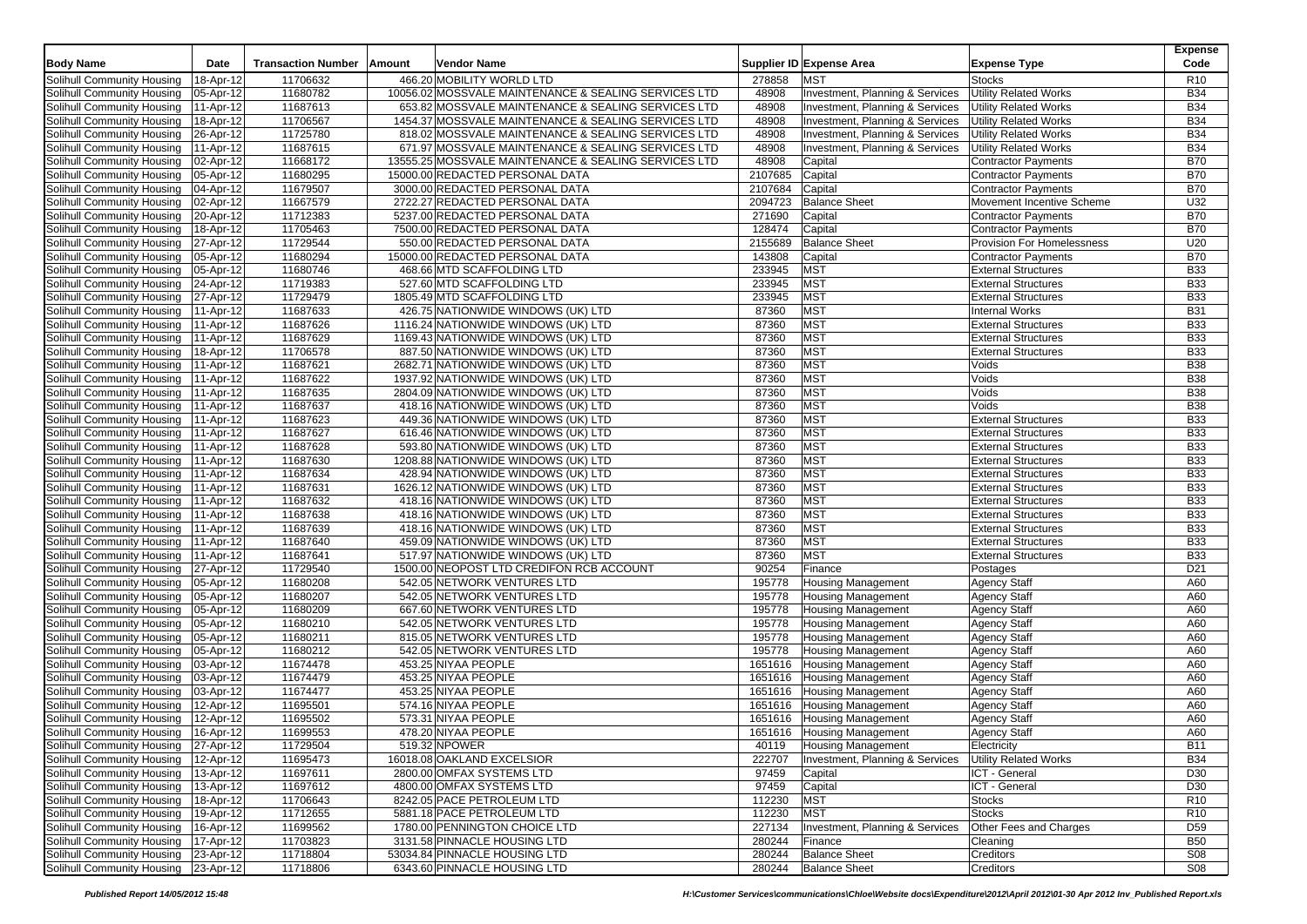|                                        |                         |                           |                                                 |         |                                 |                                  | <b>Expense</b>  |
|----------------------------------------|-------------------------|---------------------------|-------------------------------------------------|---------|---------------------------------|----------------------------------|-----------------|
| <b>Body Name</b>                       | Date                    | <b>Transaction Number</b> | Vendor Name<br>Amount                           |         | Supplier ID Expense Area        | <b>Expense Type</b>              | Code            |
| Solihull Community Housing             | 13-Apr-12               | 11697558                  | 16400.76 PINNACLE HOUSING LTD                   | 280244  | <b>MST</b>                      | Voids                            | <b>B38</b>      |
| Solihull Community Housing             | $\overline{12}$ -Apr-12 | 11695509                  | 4010.42 QUALITY GAS AUDIT SERVICES LTD          | 118053  | Investment, Planning & Services | <b>Utility Related Works</b>     | <b>B34</b>      |
| Solihull Community Housing             | 18-Apr-12               | 11705465                  | 1049.47 R J EVANS KNOWLES & PARTNERS            | 7412    | Capital                         | <b>Contractor Payments</b>       | <b>B70</b>      |
| Solihull Community Housing             | 13-Apr-12               | 11697594                  | 527.94 REED                                     | 260459  | <b>MST</b>                      | <b>Agency Staff</b>              | A60             |
| Solihull Community Housing             | 13-Apr-12               | 11697592                  | 526.84 REED                                     | 260459  | <b>MST</b>                      | <b>Agency Staff</b>              | A60             |
| Solihull Community Housing             | 25-Apr-12               | 11723586                  | 423.41 REED                                     | 260459  | MST                             | <b>Agency Staff</b>              | A60             |
| Solihull Community Housing             | 13-Apr-12               | 11697596                  | 726.75 REED                                     | 260459  | <b>MST</b>                      | <b>Agency Staff</b>              | A60             |
| Solihull Community Housing             | 13-Apr-12               | 11697597                  | 831.25 REED                                     | 260459  | <b>MST</b>                      | <b>Agency Staff</b>              | A60             |
|                                        |                         |                           | 506.40 REED                                     | 260459  | <b>MST</b>                      |                                  |                 |
| Solihull Community Housing             | 13-Apr-12               | 11697598                  |                                                 |         |                                 | <b>Agency Staff</b>              | A60             |
| Solihull Community Housing             | 13-Apr-12               | 11697599                  | 532.80 REED                                     | 260459  | <b>MST</b>                      | Agency Staff                     | A60             |
| Solihull Community Housing             | 13-Apr-12               | 11697601                  | 547.20 REED                                     | 260459  | <b>MST</b>                      | <b>Agency Staff</b>              | A60             |
| Solihull Community Housing             | 13-Apr-12               | 11697602                  | 502.83 REED                                     | 260459  | <b>MST</b>                      | <b>Agency Staff</b>              | A60             |
| Solihull Community Housing             | 13-Apr-12               | 11697603                  | 628.37 REED                                     | 260459  | MST                             | <b>Agency Staff</b>              | A60             |
| Solihull Community Housing             | 25-Apr-12               | 11723575                  | 478.02 REED                                     | 260459  | MST                             | <b>Agency Staff</b>              | A60             |
| Solihull Community Housing             | 25-Apr-12               | 11723571                  | 504.00 REED                                     | 260459  | <b>MST</b>                      | Agency Staff                     | A60             |
| Solihull Community Housing             | 25-Apr-12               | 11723573                  | 532.80 REED                                     | 260459  | <b>MST</b>                      | <b>Agency Staff</b>              | A60             |
| Solihull Community Housing             | 25-Apr-12               | 11723579                  | 489.74 REED                                     | 260459  | MST                             | <b>Agency Staff</b>              | A60             |
| Solihull Community Housing             | 25-Apr-12               | 11723583                  | 769.50 REED                                     | 260459  | <b>MST</b>                      | <b>Agency Staff</b>              | A60             |
| Solihull Community Housing             | 25-Apr-12               | 11723589                  | 841.50 REED                                     | 260459  | MST                             | <b>Agency Staff</b>              | A60             |
| Solihull Community Housing             | 25-Apr-12               | 11723588                  | 852.50 REED                                     | 260459  | <b>MST</b>                      | <b>Agency Staff</b>              | A60             |
| Solihull Community Housing             | 25-Apr-12               | 11723597                  | 432.00 REED                                     | 260459  | <b>MST</b>                      | <b>Agency Staff</b>              | A60             |
| Solihull Community Housing             | 25-Apr-12               | 11723599                  | 432.00 REED                                     | 260459  | <b>MST</b>                      | <b>Agency Staff</b>              | A60             |
| Solihull Community Housing             | 25-Apr-12               | 11723602                  | 627.00 REED                                     | 260459  | <b>MST</b>                      | Agency Staff                     | A60             |
| Solihull Community Housing             | 02-Apr-12               | 11668173                  | 630.00 REED                                     | 260459  | Investment, Planning & Services | <b>Agency Staff</b>              | A60             |
| Solihull Community Housing             | 11-Apr-12               | 11686020                  | 777.00 REED                                     | 260459  | Investment, Planning & Services | <b>Agency Staff</b>              | A60             |
| Solihull Community Housing             | 24-Apr-12               | 11721522                  | 777.00 REED                                     | 260459  | Investment, Planning & Services | <b>Agency Staff</b>              | A60             |
| Solihull Community Housing             | 27-Apr-12               | 11729516                  | 493.50 REED                                     | 260459  | Investment, Planning & Services | <b>Agency Staff</b>              | A60             |
| Solihull Community Housing             | 13-Apr-12               | 11697604                  | 544.00 RESOURCING GROUP                         | 131156  | <b>MST</b>                      | <b>Agency Staff</b>              | A60             |
| Solihull Community Housing             | 05-Apr-12               | 11682738                  | 644.00 ROYAL INSTITUTION OF CHARTERED SURVEYORS | 51395   | <b>Customer Services</b>        | Training                         | A80             |
| Solihull Community Housing             | 13-Apr-12               | 11697560                  | 2712.00 SELECTAMARK SECURITY SYSTEMS PLC        | 2101688 | Investment, Planning & Services | <b>Utility Related Works</b>     | <b>B34</b>      |
| Solihull Community Housing             | 04-Apr-12               | 11680060                  | 1869.68 SHIFNAL ENVIRONMENTAL SAFETY LTD        | 1050596 | <b>MST</b>                      | <b>Internal Works</b>            | <b>B31</b>      |
| Solihull Community Housing             | 04-Apr-12               | 11680061                  | 1190.52 SHIFNAL ENVIRONMENTAL SAFETY LTD        | 1050596 | <b>MST</b>                      | <b>Internal Works</b>            | <b>B31</b>      |
| Solihull Community Housing             | 04-Apr-12               | 11680060                  | 678.51 SHIFNAL ENVIRONMENTAL SAFETY LTD         | 1050596 | <b>MST</b>                      | <b>Internal Works</b>            | <b>B31</b>      |
|                                        |                         |                           |                                                 | 1050596 | <b>MST</b>                      |                                  | <b>B31</b>      |
| Solihull Community Housing             | 04-Apr-12               | 11680061                  | 432.04 SHIFNAL ENVIRONMENTAL SAFETY LTD         |         |                                 | <b>Internal Works</b>            |                 |
| Solihull Community Housing             | 04-Apr-12               | 11680060                  | 517.13 SHIFNAL ENVIRONMENTAL SAFETY LTD         | 1050596 | Capital                         | <b>Contractor Payments</b>       | <b>B70</b>      |
| Solihull Community Housing             | 25-Apr-12               | 11723507                  | 623.00 SITEXORBIS                               | 234075  | Capital                         | Extra Works for Regen Moves      | <b>B80</b>      |
| Solihull Community Housing             | 25-Apr-12               | 11723509                  | 623.00 SITEXORBIS                               | 234075  | Capital                         | Extra Works for Regen Moves      | <b>B80</b>      |
| Solihull Community Housing             | 12-Apr-12               | 11692469                  | 425.94 SITEXORBIS                               | 234075  | MST                             | <b>Internal Works</b>            | <b>B31</b>      |
| Solihull Community Housing             | 18-Apr-12               | 11706536                  | 453.13 SITEXORBIS                               | 234075  | <b>MST</b>                      | <b>Internal Works</b>            | <b>B31</b>      |
| Solihull Community Housing             | 18-Apr-12               | 11706539                  | 743.09 SITEXORBIS                               | 234075  | <b>MST</b>                      | <b>Internal Works</b>            | <b>B31</b>      |
| Solihull Community Housing             | 18-Apr-12               | 11705587                  | 2776.51 SITEXORBIS                              | 234075  | <b>Customer Services</b>        | Other Fees and Charges           | D <sub>59</sub> |
| Solihull Community Housing             | 04-Apr-12               | 11680062                  | 450.00 SMITHY'S HOTEL                           | 226791  | <b>Housing Management</b>       | <b>B&amp;B Accommodation</b>     | <b>B23</b>      |
| Solihull Community Housing             | 04-Apr-12               | 11680063                  | 495.00 SMITHY'S HOTEL                           | 226791  | <b>Housing Management</b>       | <b>B&amp;B Accommodation</b>     | <b>B23</b>      |
| Solihull Community Housing             | 17-Apr-12               | 11703824                  | 1350.00 SMITHY'S HOTEL                          | 226791  | <b>Housing Management</b>       | <b>B&amp;B Accommodation</b>     | <b>B23</b>      |
| Solihull Community Housing             | 27-Apr-12               | 11729521                  | 680.00 SOCIAL LANDLORDS CRIME & NUISANCE GROUP  | 86051   | <b>Housing Management</b>       | <b>Professional Fees</b>         | D <sub>50</sub> |
| Solihull Community Housing             | 25-Apr-12               | 11723615                  | 1644.11 SOCOMEC SICON LTD                       | 200507  | Investment, Planning & Services | <b>Utility Related Works</b>     | <b>B34</b>      |
| Solihull Community Housing             | 13-Apr-12               | 11697562                  | 4455.00 SOLIHULL MBC                            | 80026   | Investment, Planning & Services | Revenue Contributions to Capital | J21             |
| Solihull Community Housing             | 03-Apr-12               | 11674554                  | 1675.00 SOLIHULL MBC                            | 80026   | Investment, Planning & Services | Other Fees and Charges           | D <sub>59</sub> |
| Solihull Community Housing             | 13-Apr-12               | 11697562                  | 4380.00 SOLIHULL MBC                            | 80026   | <b>Housing Management</b>       | Officer Expenses                 | D60             |
| Solihull Community Housing   23-Apr-12 |                         | 11718823                  | 35404.06 SOLIHULL MBC                           | 80026   | <b>Balance Sheet</b>            | Creditor: Solihull MBC           | S09             |
| Solihull Community Housing             | 23-Apr-12               | 11718823                  | 461476.49 SOLIHULL MBC                          | 80026   | <b>Balance Sheet</b>            | Creditor: Solihull MBC           | S <sub>09</sub> |
| Solihull Community Housing             | 03-Apr-12               | 11674617                  | 6526.50 SOLIHULL MBC                            | 69188   | Finance                         | <b>NNDR</b>                      | <b>B20</b>      |
| Solihull Community Housing             | 03-Apr-12               | 11674582                  | 2475.00 SOLIHULL MBC                            | 69188   | <b>Housing Management</b>       | <b>NNDR</b>                      | <b>B20</b>      |
| Solihull Community Housing             | 03-Apr-12               | 11674580                  | 1597.50 SOLIHULL MBC                            | 69188   | <b>Housing Management</b>       | <b>NNDR</b>                      | <b>B20</b>      |
| Solihull Community Housing             | 03-Apr-12               | 11674579                  | 1912.50 SOLIHULL MBC                            | 69188   | <b>Housing Management</b>       | <b>NNDR</b>                      | <b>B20</b>      |
| Solihull Community Housing             | 03-Apr-12               | 11674578                  | 2250.00 SOLIHULL MBC                            | 69188   | <b>Housing Management</b>       | <b>NNDR</b>                      | <b>B20</b>      |
| Solihull Community Housing             | 03-Apr-12               | 11674574                  | 1890.00 SOLIHULL MBC                            | 69188   | <b>Housing Management</b>       | <b>NNDR</b>                      | <b>B20</b>      |
| Solihull Community Housing             | 03-Apr-12               | 11674566                  | 1417.50 SOLIHULL MBC                            | 69188   | <b>Housing Management</b>       | <b>NNDR</b>                      | <b>B20</b>      |
|                                        |                         | 11674561                  | 16488.00 SOLIHULL MBC                           |         | <b>MST</b>                      | <b>NNDR</b>                      | <b>B20</b>      |
| Solihull Community Housing   03-Apr-12 |                         |                           |                                                 | 69188   |                                 |                                  |                 |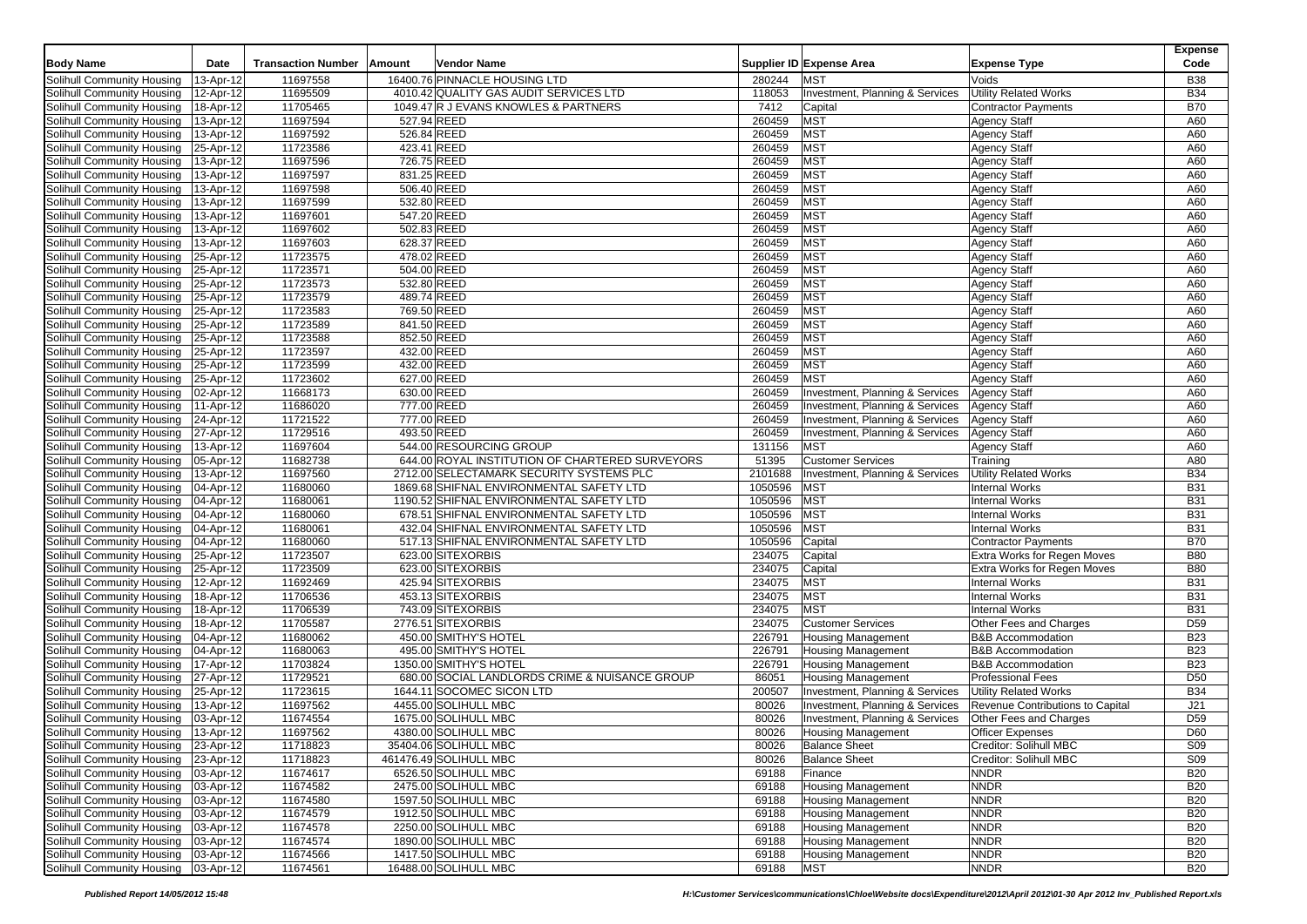|                                                          |                         |                           |                                                        |                  |                                              |                                               | <b>Expense</b>         |
|----------------------------------------------------------|-------------------------|---------------------------|--------------------------------------------------------|------------------|----------------------------------------------|-----------------------------------------------|------------------------|
| <b>Body Name</b>                                         | Date                    | <b>Transaction Number</b> | Vendor Name<br>Amount                                  |                  | Supplier ID Expense Area                     | <b>Expense Type</b>                           | Code                   |
| Solihull Community Housing                               | 16-Apr-12               | 11699507                  | 893.62 SOLIHULL MBC                                    | 69188            | <b>Housing Management</b>                    | Council Tax                                   | <b>B21</b>             |
| Solihull Community Housing                               | 16-Apr-12               | 11699496                  | 905.80 SOLIHULL MBC                                    | 69188            | <b>Housing Management</b>                    | Council Tax                                   | <b>B21</b>             |
| Solihull Community Housing                               | 16-Apr-12               | 11699505                  | 905.80 SOLIHULL MBC                                    | 69188            | <b>Housing Management</b>                    | Council Tax                                   | <b>B21</b>             |
| Solihull Community Housing                               | 16-Apr-12               | 11699513                  | 893.62 SOLIHULL MBC                                    | 69188            | <b>Housing Management</b>                    | Council Tax                                   | <b>B21</b>             |
| Solihull Community Housing                               | 16-Apr-12               | 11699511                  | 893.62 SOLIHULL MBC                                    | 69188            | <b>Housing Management</b>                    | Council Tax                                   | <b>B21</b>             |
| Solihull Community Housing                               | 16-Apr-12               | 11699514                  | 893.62 SOLIHULL MBC                                    | 69188            | <b>Housing Management</b>                    | <b>Council Tax</b>                            | <b>B21</b>             |
| Solihull Community Housing                               | 16-Apr-12               | 11699516                  | 893.62 SOLIHULL MBC                                    | 69188            | <b>Housing Management</b>                    | Council Tax                                   | <b>B21</b>             |
| Solihull Community Housing                               | 16-Apr-12               | 11699517                  | 880.67 SOLIHULL MBC                                    | 69188            | <b>Housing Management</b>                    | Council Tax                                   | <b>B21</b>             |
| Solihull Community Housing                               | 16-Apr-12               | 11699518                  | 893.62 SOLIHULL MBC                                    | 69188            | <b>Housing Management</b>                    | <b>Council Tax</b>                            | <b>B21</b>             |
| Solihull Community Housing                               | 03-Apr-12               | 11674581                  | 6187.50 SOLIHULL MBC                                   | 69188            | <b>Customer Services</b>                     | <b>NNDR</b>                                   | <b>B20</b>             |
| Solihull Community Housing                               | 16-Apr-12               | 11699497                  | 21303.19 SOLIHULL MBC                                  | 69188            | <b>Customer Services</b>                     | <b>NNDR</b>                                   | <b>B20</b>             |
| Solihull Community Housing                               | 03-Apr-12               | 11674583                  | 908.98 SOLIHULL MBC                                    | 69188            | <b>Housing Management</b>                    | <b>NNDR</b>                                   | <b>B20</b>             |
| Solihull Community Housing                               | 05-Apr-12               | 11680237                  | 513.72 SOLIHULL MBC                                    | 69188            | <b>Housing Management</b>                    | Council Tax                                   | <b>B21</b>             |
| Solihull Community Housing                               | 24-Apr-12               | 11719370                  | 530.84 SOLIHULL MBC                                    | 69188            | <b>Housing Management</b>                    | Council Tax                                   | <b>B21</b>             |
| Solihull Community Housing                               | 03-Apr-12               | 11674629                  | 2115.00 SOLIHULL MBC                                   | 69188            | Finance                                      | <b>NNDR</b>                                   | <b>B20</b>             |
| Solihull Community Housing                               | 03-Apr-12               | 11674626                  | 1350.00 SOLIHULL MBC                                   | 69188            | Finance                                      | <b>NNDR</b>                                   | <b>B20</b>             |
| Solihull Community Housing                               | 03-Apr-12               | 11674631                  | 45800.00 SOLIHULL MBC                                  | 69188            | Finance                                      | <b>NNDR</b>                                   | <b>B20</b>             |
| Solihull Community Housing                               | 16-Apr-12               | 11699525                  | 7500.00 SOLIHULL MBC                                   | 9466             | Investment, Planning & Services              | <b>Legal Fees</b>                             | D <sub>52</sub>        |
| Solihull Community Housing                               | 20-Apr-12               | 11714470                  | 7412.00 SOLIHULL MBC                                   | 9466             | Investment, Planning & Services              | Head Office: Charges                          | H <sub>10</sub>        |
| Solihull Community Housing                               | 03-Apr-12               | 11674463                  | 47092.69 SOLIHULL MBC                                  | 9466             | <b>Balance Sheet</b>                         | Creditor: Solihull MBC                        | <b>S09</b>             |
| Solihull Community Housing                               | 03-Apr-12               | 11674463                  | 654.00 SOLIHULL MBC                                    | 9466             | <b>Balance Sheet</b>                         | Creditor: Solihull MBC                        | S09                    |
| Solihull Community Housing                               | 03-Apr-12               | 11674489                  | 158245.89 SOLIHULL MBC                                 | 9466             | <b>Balance Sheet</b>                         | Creditor: Solihull MBC                        | S09                    |
| Solihull Community Housing                               | 03-Apr-12               | 11674489                  | 15337.93 SOLIHULL MBC                                  | 9466             | <b>Balance Sheet</b>                         | Creditor: Solihull MBC                        | S <sub>09</sub>        |
| Solihull Community Housing                               | 24-Apr-12               | 11721464                  | 420.00 SOLIHULL MBC                                    | 9466             | <b>Balance Sheet</b>                         | Creditor: Solihull MBC                        | S09                    |
| Solihull Community Housing<br>Solihull Community Housing | 24-Apr-12               | 11721464                  | 131918.30 SOLIHULL MBC                                 | 9466             | <b>Balance Sheet</b><br><b>Balance Sheet</b> | Creditor: Solihull MBC                        | S <sub>09</sub>        |
|                                                          | 24-Apr-12               | 11721529                  | 28686.58 SOLIHULL MBC<br>15337.77 SOLIHULL MBC         | 9466             |                                              | Creditor: Solihull MBC                        | S09                    |
| Solihull Community Housing<br>Solihull Community Housing | 24-Apr-12               | 11721529<br>11723475      |                                                        | 9466             | <b>Balance Sheet</b>                         | Creditor: Solihull MBC                        | S09                    |
|                                                          | 25-Apr-12               | 11723477                  | 959.65 SOUTHERN ELECTRIC PLC                           | 76903            | <b>Balance Sheet</b>                         | Creditors                                     | S08<br>S <sub>08</sub> |
| Solihull Community Housing<br>Solihull Community Housing | 25-Apr-12<br>11-Apr-12  | 11686026                  | 22541.89 SOUTHERN ELECTRIC PLC<br>27072.90 STARDOM LTD | 76903<br>2001615 | <b>Balance Sheet</b>                         | Creditors<br>Planned Works - Programmed Works | <b>B36</b>             |
| Solihull Community Housing                               | 17-Apr-12               | 11703830                  | 1978.95 STOR-A-FILE-LTD                                | 152189           | Investment, Planning & Services<br>Finance   | File Storage                                  | D <sub>26</sub>        |
| Solihull Community Housing                               | 17-Apr-12               | 11703830                  | 1301.22 STOR-A-FILE-LTD                                | 152189           | Finance                                      | File Storage                                  | D <sub>26</sub>        |
| Solihull Community Housing                               | 02-Apr-12               | 11668175                  | 5022.35 SUPERIOR PLUMBING INSTALLATION LTD             | 8091             | Investment, Planning & Services              | <b>Utility Related Works</b>                  | <b>B34</b>             |
| Solihull Community Housing                               | 13-Apr-12               | 11697605                  | 4019.25 SUPERIOR PLUMBING INSTALLATION LTD             | 8091             | Investment, Planning & Services              | <b>Utility Related Works</b>                  | <b>B34</b>             |
| Solihull Community Housing                               | 13-Apr-12               | 11697605                  | 824.76 SUPERIOR PLUMBING INSTALLATION LTD              | 8091             | Investment, Planning & Services              | <b>Utility Related Works</b>                  | <b>B34</b>             |
| Solihull Community Housing                               | $13-Apr-12$             | 11697606                  | 4685.19 SUPERIOR PLUMBING INSTALLATION LTD             | 8091             | Investment, Planning & Services              | <b>Utility Related Works</b>                  | <b>B34</b>             |
| Solihull Community Housing                               | 20-Apr-12               | 11714468                  | 4352.72 SUPERIOR PLUMBING INSTALLATION LTD             | 8091             | Investment, Planning & Services              | <b>Utility Related Works</b>                  | <b>B34</b>             |
| Solihull Community Housing                               | 20-Apr-12               | 11714469                  | 4346.58 SUPERIOR PLUMBING INSTALLATION LTD             | 8091             | Investment, Planning & Services              | Utility Related Works                         | <b>B34</b>             |
| Solihull Community Housing                               | 12-Apr-12               | 11692474                  | 1585.49 SUPERIOR PLUMBING INSTALLATION LTD             | 8091             | Investment, Planning & Services              | <b>Utility Related Works</b>                  | <b>B34</b>             |
| Solihull Community Housing                               | 25-Apr-12               | 11723620                  | 45686.26 SUPERIOR PLUMBING INSTALLATION LTD            | 8091             | Investment, Planning & Services              | <b>Utility Related Works</b>                  | <b>B34</b>             |
| Solihull Community Housing                               | 12-Apr-12               | 11692479                  | 1614.18 SUPERIOR PLUMBING INSTALLATION LTD             | 8091             | <b>MST</b>                                   | Vandalism                                     | <b>B35</b>             |
| Solihull Community Housing                               | 04-Apr-12               | 11680064                  | 2438.29 SUPERIOR PLUMBING INSTALLATION LTD             | 8091             | <b>MST</b>                                   | Voids                                         | <b>B38</b>             |
| Solihull Community Housing                               | 12-Apr-12               | 11695507                  | 714.15 SUPERIOR PLUMBING INSTALLATION LTD              | 8091             | MST                                          | Voids                                         | <b>B38</b>             |
| Solihull Community Housing                               | 12-Apr-12               | 11695508                  | 992.31 SUPERIOR PLUMBING INSTALLATION LTD              | 8091             | <b>MST</b>                                   | Voids                                         | <b>B38</b>             |
| Solihull Community Housing                               | $\overline{05}$ -Apr-12 | 11680787                  | 3331.03 SUPERIOR PLUMBING INSTALLATION LTD             | 8091             | Capital                                      | <b>Contractor Payments</b>                    | <b>B70</b>             |
| Solihull Community Housing                               | 12-Apr-12               | 11692478                  | 1660.12 SUPERIOR PLUMBING INSTALLATION LTD             | 8091             | Capital                                      | <b>Contractor Payments</b>                    | <b>B70</b>             |
| Solihull Community Housing                               | 12-Apr-12               | 11692476                  | 2110.09 SUPERIOR PLUMBING INSTALLATION LTD             | 8091             | Capital                                      | <b>Contractor Payments</b>                    | <b>B70</b>             |
| Solihull Community Housing                               | 12-Apr-12               | 11692477                  | 1876.27 SUPERIOR PLUMBING INSTALLATION LTD             | 8091             | Capital                                      | <b>Contractor Payments</b>                    | <b>B70</b>             |
| Solihull Community Housing                               | 18-Apr-12               | 11706576                  | 3306.92 SUPERIOR PLUMBING INSTALLATION LTD             | 8091             | Capital                                      | <b>Contractor Payments</b>                    | <b>B70</b>             |
| Solihull Community Housing                               | 18-Apr-12               | 11706572                  | 1457.84 SUPERIOR PLUMBING INSTALLATION LTD             | 8091             | Capital                                      | <b>Contractor Payments</b>                    | <b>B70</b>             |
| Solihull Community Housing                               | 18-Apr-12               | 11706573                  | 2171.95 SUPERIOR PLUMBING INSTALLATION LTD             | 8091             | Capital                                      | <b>Contractor Payments</b>                    | <b>B70</b>             |
| Solihull Community Housing                               | 18-Apr-12               | 11706574                  | 2176.52 SUPERIOR PLUMBING INSTALLATION LTD             | 8091             | Capital                                      | <b>Contractor Payments</b>                    | <b>B70</b>             |
| Solihull Community Housing                               | 18-Apr-12               | 11706575                  | 1978.35 SUPERIOR PLUMBING INSTALLATION LTD             | 8091             | Capital                                      | Contractor Payments                           | <b>B70</b>             |
| Solihull Community Housing                               | 18-Apr-12               | 11706577                  | 1373.40 SUPERIOR PLUMBING INSTALLATION LTD             | 8091             | Capital                                      | Contractor Payments                           | <b>B70</b>             |
| Solihull Community Housing                               | 18-Apr-12               | 11706665                  | 1224.66 SUPRA UK LTD                                   | 73055            | <b>MST</b>                                   | Stocks                                        | R <sub>10</sub>        |
| Solihull Community Housing                               | 20-Apr-12               | 11712398                  | 436.44 SYMPHONY                                        | 199561           | <b>MST</b>                                   | <b>Stocks</b>                                 | R <sub>10</sub>        |
| Solihull Community Housing                               | 20-Apr-12               | 11712396                  | 427.16 SYMPHONY                                        | 199561           | <b>MST</b>                                   | <b>Stocks</b>                                 | R <sub>10</sub>        |
| Solihull Community Housing                               | 20-Apr-12               | 11712401                  | 492.09 SYMPHONY                                        | 199561           | <b>MST</b>                                   | <b>Stocks</b>                                 | R <sub>10</sub>        |
| Solihull Community Housing 20-Apr-12                     |                         | 11712404                  | 463.72 SYMPHONY                                        | 199561           | <b>MST</b>                                   | <b>Stocks</b>                                 | R <sub>10</sub>        |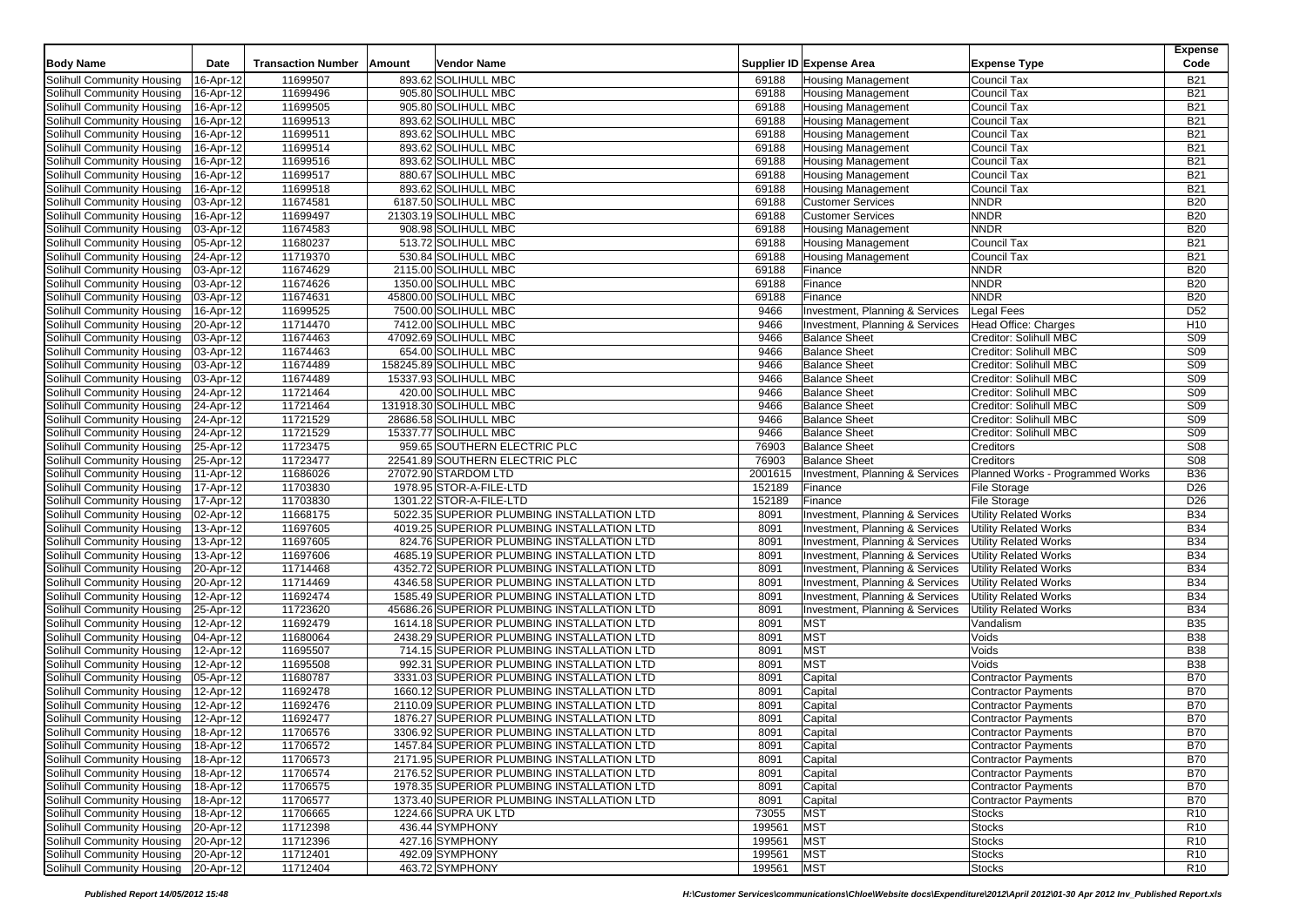|                                        |                        |                           |                                           |            |                                 |                               | <b>Expense</b>  |
|----------------------------------------|------------------------|---------------------------|-------------------------------------------|------------|---------------------------------|-------------------------------|-----------------|
| <b>Body Name</b>                       | Date                   | <b>Transaction Number</b> | Vendor Name<br>Amount                     |            | Supplier ID Expense Area        | <b>Expense Type</b>           | Code            |
| Solihull Community Housing             | 16-Apr-12              | 11699586                  | 1080.00 TELECARE SERVICES ASSOCIATION     | 131459     | <b>Housing Management</b>       | Grants and Subscriptions      | D92             |
| Solihull Community Housing             | 17-Apr-12              | 11704709                  | 877.43 THE BECK CO LTD                    | 8207       | <b>MST</b>                      | <b>Stocks</b>                 | R <sub>10</sub> |
| Solihull Community Housing             | 17-Apr-12              | 11704721                  | 1433.10 THE BECK CO LTD                   | 8207       | <b>MST</b>                      | <b>Stocks</b>                 | R <sub>10</sub> |
| Solihull Community Housing             | 19-Apr-12              | 11712590                  | 736.65 THE BECK CO LTD                    | 8207       | <b>MST</b>                      | <b>Stocks</b>                 | R <sub>10</sub> |
| Solihull Community Housing             | 19-Apr-12              | 11712591                  | 472.20 THE BECK CO LTD                    | 8207       | <b>MST</b>                      | <b>Stocks</b>                 | R <sub>10</sub> |
| Solihull Community Housing             | 19-Apr-12              | 11712595                  | 490.34 THE BECK CO LTD                    | 8207       | <b>MST</b>                      | <b>Stocks</b>                 | R <sub>10</sub> |
| Solihull Community Housing             | 25-Apr-12              | 11723576                  | 761.44 THE BECK CO LTD                    | 8207       | <b>MST</b>                      | <b>Stocks</b>                 | R <sub>10</sub> |
| Solihull Community Housing             | 25-Apr-12              | 11723581                  | 2258.45 THE BECK CO LTD                   | 8207       | MST                             | <b>Stocks</b>                 | R <sub>10</sub> |
| Solihull Community Housing             | 25-Apr-12              | 11723582                  | 428.70 THE BECK CO LTD                    | 8207       | <b>MST</b>                      | <b>Stocks</b>                 | R <sub>10</sub> |
| Solihull Community Housing             | 03-Apr-12              | 11674787                  | 442.50 THE KNIGHT PARTNERSHIP             | 213344     | Investment, Planning & Services | <b>Agency Staff</b>           | A60             |
| Solihull Community Housing             | 03-Apr-12              | 11674787                  | 6470.00 THE KNIGHT PARTNERSHIP            | 213344     | Investment, Planning & Services | <b>Agency Staff</b>           | A60             |
| Solihull Community Housing             | 04-Apr-12              | 11679512                  | 2350.00 THERMAL EDGE                      | 2099684    | Capital                         | <b>Contractor Payments</b>    | <b>B70</b>      |
| Solihull Community Housing             | 17-Apr-12              | 11703835                  | 1750.00 TRAVIS BAKER LTD                  | 274879     | Investment, Planning & Services | Other Fees and Charges        | D <sub>59</sub> |
| Solihull Community Housing             | 05-Apr-12              | 11680213                  | 3965.25 TYNETEC LTD                       | 2050832    | <b>Housing Management</b>       | <b>Equipment Rental/Lease</b> | D <sub>18</sub> |
| Solihull Community Housing             | 03-Apr-12              | 11674488                  | 3258.73 TYRER BUILDING CONTRACTORS        | 104269     | <b>MST</b>                      | <b>Internal Works</b>         | <b>B31</b>      |
| Solihull Community Housing             | 26-Apr-12              | 11725787                  | 825.60 TYRER BUILDING CONTRACTORS         | 104269     | <b>MST</b>                      | Voids                         | <b>B38</b>      |
| Solihull Community Housing             | 26-Apr-12              | 11725784                  | 774.00 TYRER BUILDING CONTRACTORS         | 104269     | MST                             | Voids                         | <b>B38</b>      |
| Solihull Community Housing             | 26-Apr-12              | 11725785                  | 1186.80 TYRER BUILDING CONTRACTORS        | 104269     | <b>MST</b>                      | Voids                         | <b>B38</b>      |
| Solihull Community Housing             | 26-Apr-12              | 11725788                  | 774.00 TYRER BUILDING CONTRACTORS         | 104269     | MST                             | Voids                         | <b>B38</b>      |
| Solihull Community Housing             | 26-Apr-12              | 11725789                  | 774.00 TYRER BUILDING CONTRACTORS         | 104269     | <b>MST</b>                      | Voids                         | <b>B38</b>      |
| Solihull Community Housing             | 26-Apr-12              | 11725790                  | 928.80 TYRER BUILDING CONTRACTORS         | 104269     | <b>MST</b>                      | Voids                         | <b>B38</b>      |
| Solihull Community Housing             | 26-Apr-12              | 11725791                  | 1032.00 TYRER BUILDING CONTRACTORS        | 104269     | <b>MST</b>                      | Voids                         | <b>B38</b>      |
| Solihull Community Housing             | 26-Apr-12              | 11725794                  | 619.20 TYRER BUILDING CONTRACTORS         | 104269     | <b>MST</b>                      | Voids                         | <b>B38</b>      |
| Solihull Community Housing             | 26-Apr-12              | 11725783                  | 774.00 TYRER BUILDING CONTRACTORS         | 104269     | <b>MST</b>                      | Voids                         | <b>B38</b>      |
| Solihull Community Housing             | 26-Apr-12              | 11725795                  | 774.00 TYRER BUILDING CONTRACTORS         | 104269     | <b>MST</b>                      | Voids                         | <b>B38</b>      |
| Solihull Community Housing             | 26-Apr-12              | 11725796                  | 619.20 TYRER BUILDING CONTRACTORS         | 104269     | <b>MST</b>                      | Voids                         | <b>B38</b>      |
| Solihull Community Housing             | 26-Apr-12              | 11725797                  | 516.00 TYRER BUILDING CONTRACTORS         | 104269     | <b>MST</b>                      | Voids                         | <b>B38</b>      |
| Solihull Community Housing             | 26-Apr-12              | 11725798                  | 744.93 TYRER BUILDING CONTRACTORS         | 104269     | <b>MST</b>                      | Voids                         | <b>B38</b>      |
| Solihull Community Housing             | 18-Apr-12              | 11706579                  | 13074.37 TYRER BUILDING CONTRACTORS       | 104269     | Capital                         | <b>Contractor Payments</b>    | <b>B70</b>      |
| Solihull Community Housing             | 18-Apr-12              | 11706580                  | 7182.17 TYRER BUILDING CONTRACTORS        | 104269     | Capital                         | <b>Contractor Payments</b>    | <b>B70</b>      |
| Solihull Community Housing             | 05-Apr-12              | 11680215                  | 3712.67 UK MAIL LTD                       | 1652624    | Finance                         | Postages                      | D <sub>21</sub> |
| Solihull Community Housing             | 03-Apr-12              | 11674789                  | 34426.86 WARRIOR DOORS                    | 2084858    | Capital                         | <b>Contractor Payments</b>    | <b>B70</b>      |
| Solihull Community Housing             | 11-Apr-12              | 11687539                  | 1097.53 WESSEX LIFT CO LTD                | 177799     | Capital                         | <b>Contractor Payments</b>    | <b>B70</b>      |
| Solihull Community Housing             | 12-Apr-12              | 11695513                  | 543.17 WEST MERCIA HOUSING GROUP          | 111517     | Investment, Planning & Services | Other Fees and Charges        | D <sub>59</sub> |
| Solihull Community Housing             | 04-Apr-12              | 11680095                  | 2104.53 WINDOW ADVISORY SERVICE LTD       | 2074649    | Capital                         | <b>Contractor Payments</b>    | <b>B70</b>      |
| Solihull Community Housing             | 04-Apr-12              | 11680096                  | 3004.63 WINDOW ADVISORY SERVICE LTD       | 2074649    | Capital                         | <b>Contractor Payments</b>    | <b>B70</b>      |
| Solihull Community Housing             | 04-Apr-12              | 11680097                  | 3935.87 WINDOW ADVISORY SERVICE LTD       | 2074649    | Capital                         | <b>Contractor Payments</b>    | <b>B70</b>      |
| Solihull Community Housing             | 04-Apr-12              | 11680099                  | 3208.35 WINDOW ADVISORY SERVICE LTD       | 2074649    | Capital                         | <b>Contractor Payments</b>    | <b>B70</b>      |
| Solihull Community Housing             | 04-Apr-12              | 11680101                  | 4359.60 WINDOW ADVISORY SERVICE LTD       | 2074649    | Capital                         | <b>Contractor Payments</b>    | <b>B70</b>      |
| Solihull Community Housing             | 18-Apr-12              | 11706668                  | 2580.42 WOLSELEY UK LTD                   | 104384     | <b>MST</b>                      | Stocks                        | R <sub>10</sub> |
| Solihull Community Housing             | 18-Apr-12              | 11706670                  | 462.72 WOLSELEY UK LTD                    | 104384     | MST                             | <b>Stocks</b>                 | R <sub>10</sub> |
| Solihull Community Housing             | 20-Apr-12              | 11712411                  | 1025.62 WOLSELEY UK LTD                   | 104384     | <b>MST</b>                      | <b>Stocks</b>                 | R <sub>10</sub> |
| Solihull Community Housing             | 20-Apr-12              | 11712417                  | 1303.30 WOLSELEY UK LTD                   | 104384     | MST                             | <b>Stocks</b>                 | R <sub>10</sub> |
| Solihull Community Housing             | 25-Apr-12              | 11723616                  | 4952.50 WOLSELEY UK LTD                   | 104384     | MST                             | <b>Stocks</b>                 | R <sub>10</sub> |
| Solihull Community Housing             | 05-Apr-12              | 11680737                  | 459.74 WOODHULL ROOFING LTD               | 221070     | <b>MST</b>                      | <b>Internal Works</b>         | <b>B31</b>      |
| Solihull Community Housing             | 05-Apr-12              | 11680735                  | 973.12 WOODHULL ROOFING LTD               | 221070     | <b>MST</b>                      | <b>External Structures</b>    | <b>B33</b>      |
| Solihull Community Housing             | 05-Apr-12              | 11680734                  | 516.55 WOODHULL ROOFING LTD               | 221070     | <b>MST</b>                      | <b>External Structures</b>    | <b>B33</b>      |
| Solihull Community Housing             | 05-Apr-12              | 11680736                  | 546.17 WOODHULL ROOFING LTD               | 221070     | <b>MST</b>                      | <b>External Structures</b>    | <b>B33</b>      |
| Solihull Community Housing             | 05-Apr-12              | 11680738                  | 638.18 WOODHULL ROOFING LTD               | 221070     | <b>MST</b>                      | <b>External Structures</b>    | <b>B33</b>      |
| Solihull Community Housing   05-Apr-12 |                        | 11680744                  | 1522.11 WOODHULL ROOFING LTD              | 221070 MST |                                 | <b>External Structures</b>    | <b>B33</b>      |
| Solihull Community Housing             | $\overline{$ 05-Apr-12 | 11680745                  | 600.31 WOODHULL ROOFING LTD               | 221070     | <b>MST</b>                      | <b>External Structures</b>    | <b>B33</b>      |
| Solihull Community Housing             | 11-Apr-12              | 11687551                  | 421.56 WOODHULL ROOFING LTD               | 221070     | <b>MST</b>                      | <b>External Structures</b>    | <b>B33</b>      |
| Solihull Community Housing             | 18-Apr-12              | 11706528                  | 428.07 WOODHULL ROOFING LTD               | 221070     | <b>MST</b>                      | <b>External Structures</b>    | <b>B33</b>      |
| Solihull Community Housing             | 18-Apr-12              | 11706526                  | 575.83 WOODHULL ROOFING LTD               | 221070     | <b>MST</b>                      | <b>External Structures</b>    | <b>B33</b>      |
| <b>Solihull Community Housing</b>      | 18-Apr-12              | 11706527                  | 557.48 WOODHULL ROOFING LTD               | 221070     | <b>MST</b>                      | <b>External Structures</b>    | <b>B33</b>      |
| Solihull Community Housing             | 26-Apr-12              | 11725745                  | 492.48 WOODHULL ROOFING LTD               | 221070     | <b>MST</b>                      | <b>External Structures</b>    | <b>B33</b>      |
| Solihull Community Housing             | 26-Apr-12              | 11725744                  | 736.35 WOODHULL ROOFING LTD               | 221070     | <b>MST</b>                      | <b>External Structures</b>    | <b>B33</b>      |
| Solihull Community Housing             | 26-Apr-12              | 11725747                  | 581.18 WOODHULL ROOFING LTD               | 221070     | <b>MST</b>                      | <b>External Structures</b>    | <b>B33</b>      |
| Solihull Community Housing   13-Apr-12 |                        | 11697509                  | 2586.49 WYRE FOREST COMMUNITY HOUSING LTD | 272398     | Capital                         | <b>Contractor Payments</b>    | <b>B70</b>      |